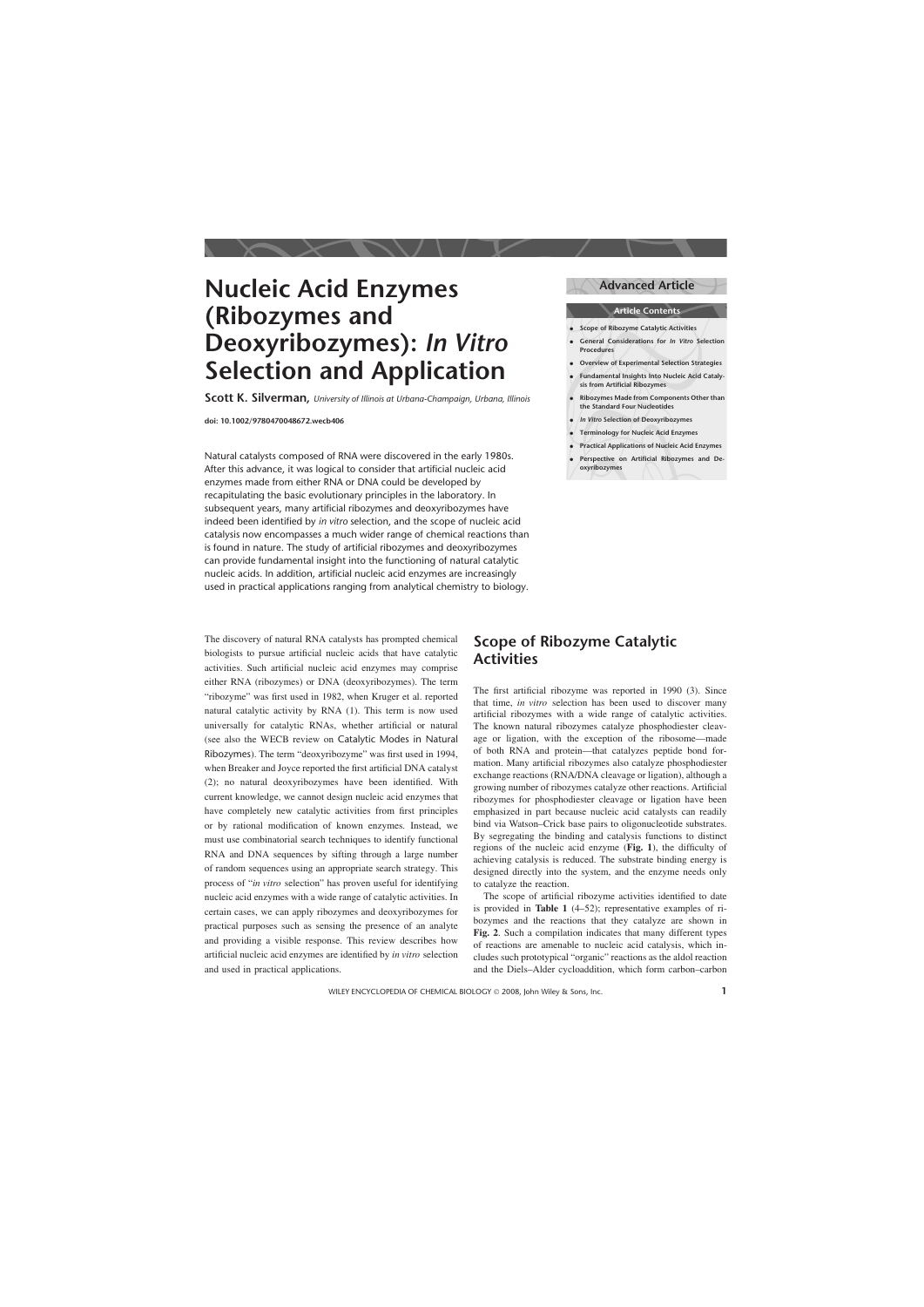**Table 1** Tabulation of artificial ribozymes by type of reaction catalyzed and type of bond formed or broken

NOTES: This tabulation is not intended to be exhaustive, in that other examples of ribozymes with the indicated activities may have been reported. nd = not determined in published report. When the reaction type is marked with "(*nonstd*)," the ribozyme required nonstandard nucleotides for activity. The entry "# Rand nt" is the total number of originally random nucleotides in the sequence pool; these may have been in two or more portions interspersed with constant regions. The entry "Rate enh" is the highest rate enhancement reported, often calculated as the ratio of rate constants for the observed versus background reactions (Fig. 4). In some cases, the authors reported the rate enhancement as the ratio of  $k_{cal}/K_m$  for the ribozyme and the analogous value for the uncatalyzed reaction. The listed rate enhancement may be a lower limit on the true value, for at least one of two reasons: (1) Only an upper limit was possible on the uncatalyzed rate. (2) The uncatalyzed rate represents a spectrum of reactions, only one of which corresponds to the particular reaction catalyzed by the ribozyme. Under "Selection method," the entry "(beads)" is included if noncovalent binding to beads (or other solid support) of the tagged nucleic acid sequences was an integral part of the key selection step. In some other cases, the substrate was presented on beads to avoid aggregation, but the key selection step did not involve a solid support. The entry "(hv)" is included if a photochemical release step was used.<br><sup>0</sup>The experiment started with a known aptamer or ribozyme sequence, which in some cases was partially randomized

| Reaction catalyzed                 | Bond   | # Rand nt        | Rate enh                                | $M^{2+}$ req        | Selection method                  | Ref      |
|------------------------------------|--------|------------------|-----------------------------------------|---------------------|-----------------------------------|----------|
| 2',3'-cyclic phosphate hydrolysis  | $O-P$  | $\boldsymbol{0}$ | 50                                      | $Pb^{2+}$           | PAGE shift                        | (4)      |
| RNA cleavage                       | $O-P$  | $\boldsymbol{0}$ | 80                                      | $Ph^{2+}$           | PAGE shift                        | (5)      |
| RNA cleavage                       | $O-P$  | 100              | 200                                     | $Mg^{2+}$           | PAGE shift                        | (6)      |
| RNA cleavage                       | $O-P$  | 30               | nd                                      | None                | PAGE shift                        | (7)      |
| RNA ligation                       | $O-P$  | 220              | $7 \times 10^6$                         | $Mg^{2+}$           | seq tag acquisition               | (8)      |
| RNA ligation                       | $O-P$  | 220              | $8 \times 10^8$                         | $Mg^{2+}$           | seq tag acquisition               | (9)      |
| RNA ligation                       | $O-P$  | 210              | $5\,\times\,10^5$                       | $Mg^{2+}$           | seq tag acquisition               | (10)     |
| RNA ligation                       | $O-P$  | 116              | 250                                     | $Mg^{2+}$           | biotin tag acq (beads)            | (11)     |
| RNA ligation (branch formation)    | $O-P$  | 80               | nd                                      | $Mg^{2+}$           | biotin tag acq (beads)            | (12)     |
| RNA phosphorylation                | $O-P$  | 100              | $1\,\times\,10^5$                       | $Mg^{2+}$           | S tag acquisition (beads)         | (13)     |
| RNA phosphorylation                | $O-P$  | $\overline{0}$   | $6 \times 10^{6}$                       | $Mg^{2+}$           | S tag $acq$ + PAGE shift          | (14)     |
| RNA capping                        | $O-P$  | 90               | $\sim$ 10 <sup>3</sup> -10 <sup>4</sup> | $Mg^{2+}$           | biotin/seq tag (beads)            | (15)     |
| RNA capping                        | $O-P$  | 50               | nd                                      | $Ca^{2+}$           | PAGE shift $+$ rxn w/bead         | (16)     |
| RNA capping                        | $O-P$  | $\overline{0}$   | nd                                      | $Ca^{2+}$           | rational modification             | (17)     |
| amino acid adenylation             | $O-P$  | 80               | nd                                      | $Ca^{2+}$           | S tag acquisition (beads)         | (18)     |
| cofactor synthesis                 | $O-P$  | 30, 60           | nd                                      | $Mn^{2+}$           | biotin tag; PAGE shift            | (19)     |
| RNA polymerization                 | $O-P$  | $\overline{0}$   | nd                                      | $Mg^{2+}$           | rational modification             | (20)     |
| template-directed pol.             | $O-P$  | 76 0             | nd                                      | $Mg^{2+}$           | S taq acq $+$ PAGE shift          | (21)     |
| RNA-protein conjugation            | $N-P$  | 152              | nd                                      | $Mg^{2+}$           | biotin tag acq (beads)            | (22)     |
| Diels-Alder reaction (nonstd)      | $C-C$  | 100              | 800                                     | $\mathrm{Cu}^{2+}$  | biotin tag $+$ PAGE shift         | (23)     |
| Diels-Alder reaction (nonstd)      | $C-C$  | $\overline{0}$   | $1 \times 10^4$                         | $Cu^{2+} + Ni^{2+}$ | biotin tag $+$ PAGE shift         | (24)     |
| Diels-Alder reaction               | $C-C$  | 120              | $1 \times 10^4$                         | $Mg^{2+}$           | biotin tag acq (beads)            | (25, 26) |
| aldol reaction                     | $C-C$  | 142              | $4 \times 10^3$                         | $Zn^{2+}$           | biotin tag acq (beads; hv)        | (27)     |
| alcohol oxidation                  | $C-H$  | 70               | $1 \times 10^7$                         | $Mg^{2+} + Zn^{2+}$ | biotin tag acq (beads)            | (28)     |
| aldehyde reduction                 | $C-H$  | $\overline{0}$   | $3 \times 10^{6}$                       | $Mg^{2+} + Zn^{2+}$ | rational modification             | (29)     |
| pyrimidine nt synthesis            | $C-N$  | 228              | $1 \times 10^8$                         | $Mg^{2+}$           | $S + PAGE$ ; biotin (beads)       | (30, 31) |
| purine nt synthesis                | $C-N$  | 95               | nd                                      | $Mg^{2+}$           | S tag $acq$ + PAGE shift          | (32)     |
| $N7G$ alkylation                   | $C-N$  | $\overline{0}$   | $3 \times 10^{6}$                       | $\rm Mg^{2+}$       | biotin tag acq (beads)            | (33)     |
| amide synthesis (nonstd)           | $C-N$  | 100              | $1 \times 10^5$                         | $Cu2+$              | $biotin + PAGE$ (or beads)        | (34)     |
| urea synthesis (nonstd)            | $C-N$  | 100              | $1 \times 10^6$                         | nd                  | reag tag + PAGE (or beads)        | (35)     |
| peptide bond formation             | $C-N$  | 142              | $1 \times 10^6$                         | $Mg^{2+}$           | biotin tag acq (beads)            | (36)     |
| peptidyl-RNA synthesis             | $C-N$  | $\overline{0}$   | 100                                     | $Ca^{2+}$           | rational modification             | (37)     |
| acyl transfer                      | $C-O$  | 90               | $1 \times 10^{10}$                      | $Mg^{2+}0$          | biotin tag acq (beads)            | (38, 39) |
| acyl transfer                      | $C-O$  | 120              | nd                                      | $Mg^{2+}$           | biotin tag acq (beads)            | (40)     |
| aminoacylation                     | $C-O$  | 50               | $2 \times 10^5$                         | $Mg^{2+} + Ca^{2+}$ | reagent tag $acq$ + HPLC          | (41)     |
| aminoacylation                     | $C-O$  | 70 0             | nd                                      | $Mg^{2+}$           | biotin tag acq (beads)            | (42)     |
| aminoacylation                     | $C-O$  | 70               | $2 \times 10^5$                         | $Mg^{2+}$           | biotin tag acq (beads)            | (43)     |
| aminoacylation                     | $C-O$  | $\overline{0}$   | $6 \times 10^7$                         | $\mathrm{Ca}^{2+}$  | rational modification             | (44)     |
| carbonate hydrolysis               | $C-O$  | 70               | 100                                     | None                | SELEX for TS analog               | (45)     |
| phosphorothioate alkylation        | $C-S$  | 30               | $2 \times 10^3$                         | $Mg^{2+}$           | $S \text{ tag} + PAGE$ (or beads) | (46)     |
| Michael reaction                   | $C-S$  | 142              | $3 \times 10^{5}$                       | $Mg^{2+}$           | biotin tag acq (beads; hv)        | (47)     |
| porphyrin metalation               | $Cu-N$ | 50               | 500                                     | $Mg^{2+} + Cu^{2+}$ | SELEX for TS analog               | (48)     |
| Pd nanoparticle formation (nonstd) | Pd-Pd  | 40               | nd                                      | None                | nanoparticle binding              | (49, 50) |
| biphenyl isomerization             | None   | 28               | 88                                      | $Mg^{2+}$           | SELEX for TS analog               | (51)     |
|                                    |        |                  |                                         |                     |                                   |          |

<sup>0</sup>Further work showed that the ribozyme requires only outer-sphere contacts with the Mg<sup>2+</sup> ion, because exchange-inert Co(NH<sub>3</sub>)<sub>6</sub><sup>3+</sup> supports full activity (52).

random-sequence domain of indicated length was also included. 0The experiment used rational redesign of a known ribozyme sequence.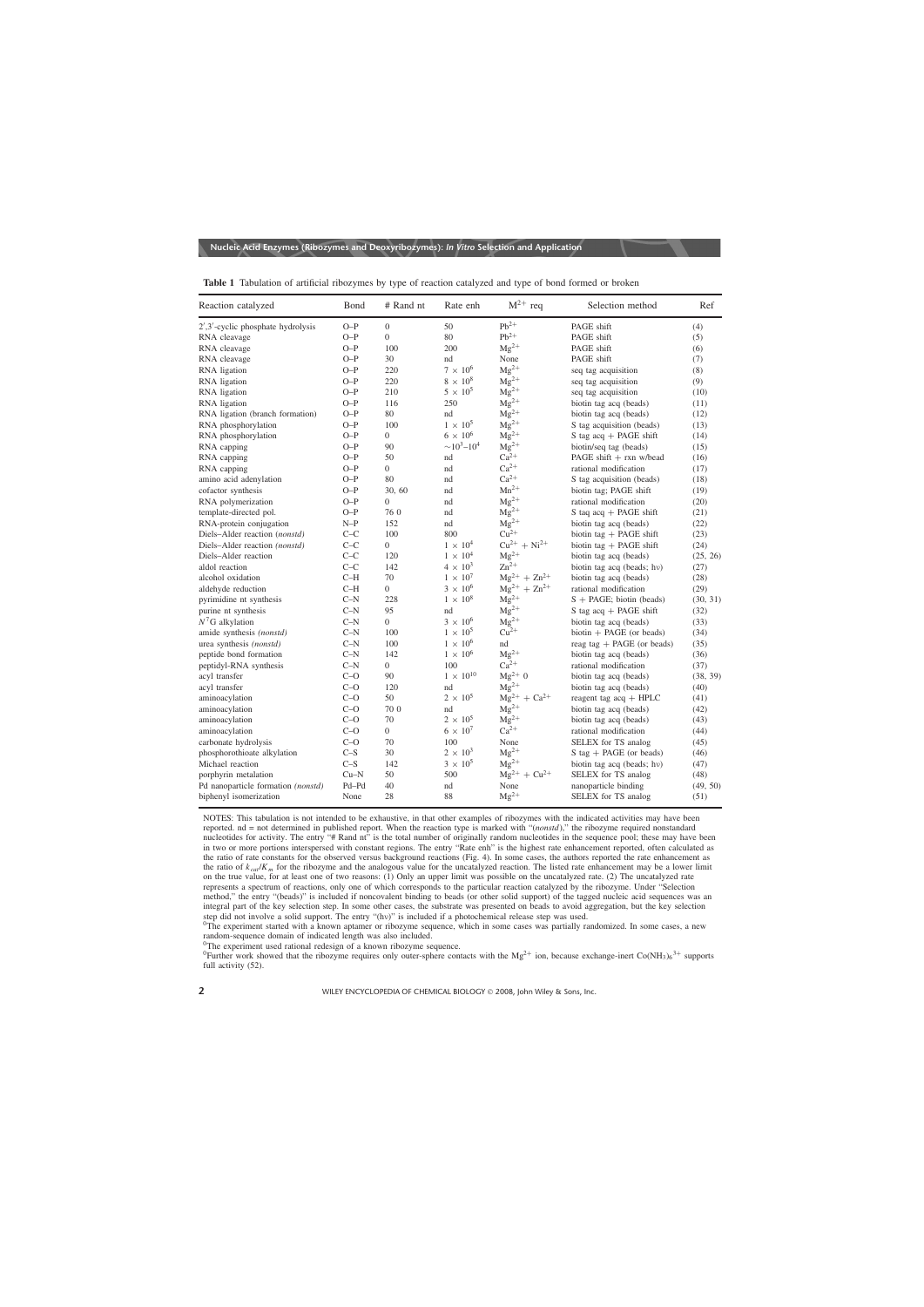#### reaction The constant regions either serve as primer binding sites for catalyzed covalent attachment a polymerase chain reaction (PCR) step or—after conversion to enable selection to RNA—provide binding sites for nucleic acid substrates. The random region constitutes the nucleotides that, as RNA, will compose the catalytic portions of any functional ribozymes that emerge from the selection process. For some but certainly not  $1111111$  $11111111$ all ribozymes, RNA nucleotides from the constant regions can also contribute to catalysis. binding binding One critical consideration for any selection effort is the nuregion region catalytic (enzyme)

**Nucleic Acid Enzymes (Ribozymes and Deoxyribozymes):** *In Vitro* **Selection and Application**

**Figure 1** Schematic view of nucleic acid enzyme catalysis, showing separate binding and catalytic regions of the ribozyme or deoxyribozyme (lower strand). At the outset of selection, the binding regions are fixed in sequence, whereas the catalytic region comprises a random sequence. In this example, the two substrates (upper strands) are oligonucleotides, which interact with the binding regions by Watson–Crick base pairs; X and Y are the two functional groups that react with one another (solid arrow). Substrates may be small molecules rather than oligonucleotides, and some nucleic acid enzymes break rather than form bonds in the substrate. During most selection procedures, one substrate is attached covalently to the enzyme strand (e.g., via dashed loop at right), which enables selection to occur by linking genotype (sequence) to phenotype (catalysis). However, for practical application such attachment may not be required, particularly when the substrates are oligonucleotides.

region

bonds. Although it is impossible to prove that any particular reaction *cannot* be catalyzed by RNA or DNA, and only a small number of reaction types have been investigated to date, the available data do not suggest any inherent limitations on the scope of nucleic acid catalysis. More experiments are needed to probe the limits of catalysis by RNA and DNA.

# **General Considerations for** *In Vitro* **Selection Procedures**

The identification of new artificial ribozymes is impossible without carefully designed *in vitro* selection methodologies. Although the details and even the fundamental elements of the selection procedure can differ for each ribozyme, some general considerations are common. An early approach to ribozyme selection was to identify RNA sequences that bind to a transition-state analog, as has been done for catalytic antibodies. Although such approaches do work in certain cases (45, 48, 51), in other cases the approach was unsuccessful (53), and it was suggested that selecting directly for catalysis is superior (8). Indeed, most ribozyme selections now aim directly for selecting catalytic RNA sequences using the desired substrates rather than transition-state analogs.

### **Sequence space and length of the random region**

A ribozyme selection experiment almost always begins with solid-phase synthesis of a long DNA oligonucleotide that has two types of sequence elements: constant and random (**Fig. 1**).

cleotide length of the random region. This length directly determines the possible number of nucleotide sequences—i.e., the size of the "random pool"—in a mathematically straightforward way. Because N is the common designation for a random nucleotide (versus A, G, U, and C for the four standard RNA nucleotides), the random region is usually denoted as, for example,  $N_{70}$  for a 70-nucleotide region. For a statistically random N<sub>70</sub> region, there are  $4^{70} \approx 10^{42}$  possible nucleotide sequences. Successful ribozyme selections have used random regions that range in length up to  $N_{228}$  (Table 1), for which sequence space has the unimaginably large value of  $4^{228} \approx 10^{137}$ . The number of random-pool molecules actually used to initiate selection is limited by technical considerations such as a manageable PCR volume and is on the order of  $10^{13}$ – $10^{16}$ , which corresponds to 0.01–10 nmol. Therefore, for all but the shortest random regions  $( $N_{25}$ ), sequence space is vastly undersam$ pled. For a relatively small 40-nucleotide random region and starting with  $10^{14}$  molecules, only  $10^{-10}$  of the  $10^{24}$ -molecule sequence space is represented; for a typical N<sub>70</sub> pool, only  $10^{-28}$ of the  $10^{42}$ -molecule sequence space is covered. Despite such sparse sampling, many selection experiments are quite successful, which implies that catalytically active RNA sequences are relatively common in sequence space, at least for the investigated catalytic activities. Such a conclusion has been reached on the basis of experimental data numerous times (8, 23).

It can be difficult to choose the proper random-region length. This choice requires a compromise between coverage of sequence space (always favoring small random regions) and achieving the structural complexity necessary to support catalysis (probably but not necessarily favoring large random regions; note that excess sequence elements can inhibit catalysis). In selections for identifying aptamers (ligand-binding RNAs), the optimal random-pool length was found to reflect a balance between these factors (54). In ribozyme selections, the structural complexity of the catalytic motif was found to influence strongly the optimal pool size, with complex motifs particularly benefiting from long random pools (55). Of course, before undertaking a new selection effort, one does not necessarily know the structural complexity of the ribozymes that will be identified. Therefore, in practice, the random-pool length is usually chosen based on experience and educated guesswork. To handle the uncertainty, parallel selection experiments that use more than one random-pool length may be performed. Several random pools of various lengths may also be allowed to compete directly with one another in the same tube (19, 56).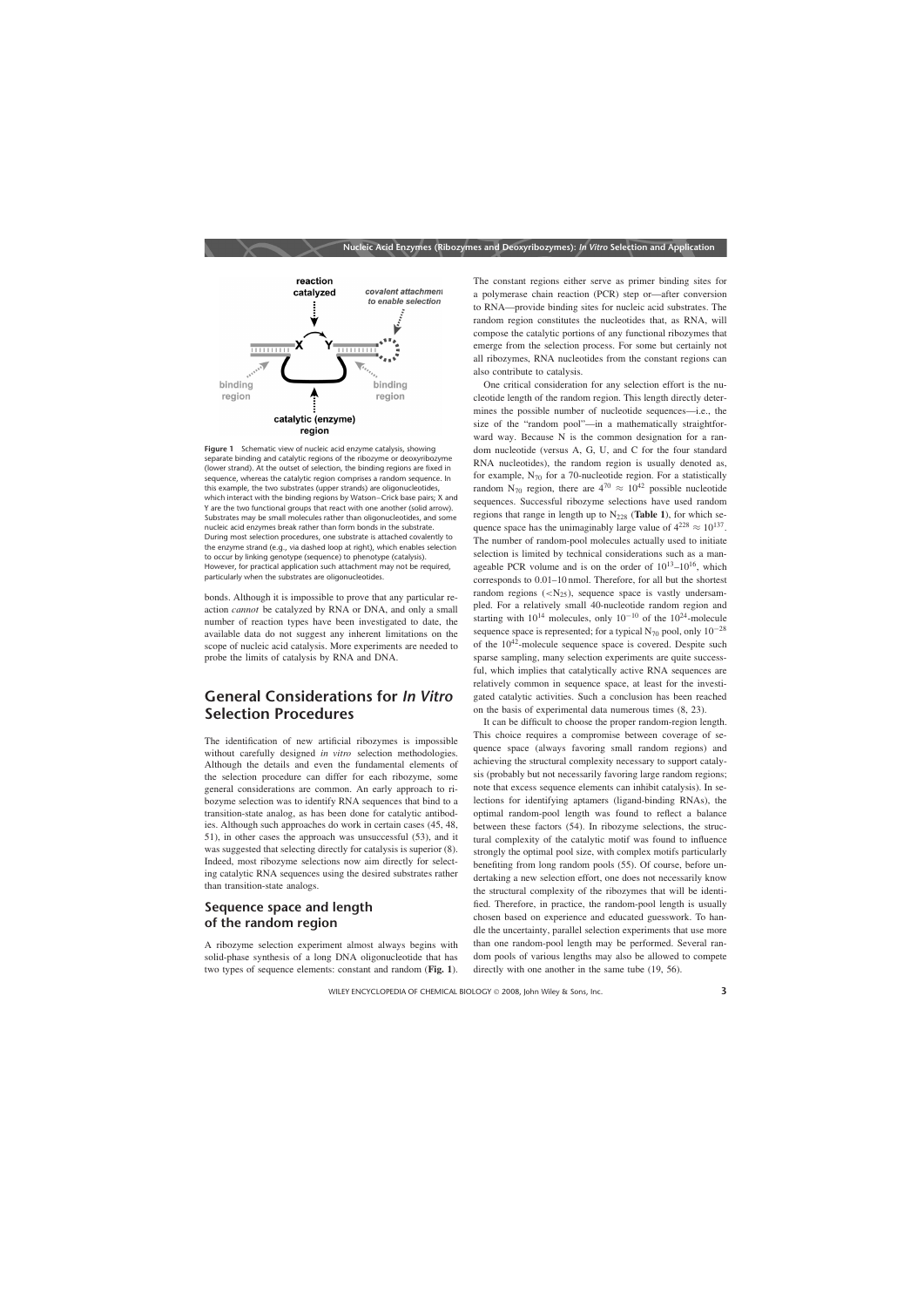

**Figure 2** Possible secondary structures and catalyzed reactions of four representative nucleic acid enzymes from **Tables 1** and **2**.

### **Tolerance of ribozymes to variation in sequence**

Many artificial ribozymes do not seem to require specific nucleotides at every position within their initially random regions. This is similar to how many proteins tolerate amino acid changes at numerous sites but not at certain key residues. Due to the hierarchical nature of RNA folding, in which a complex tertiary structure forms on a foundation of Watson–Crick secondary structure elements such as stem-loop structures (57), a ribozyme can probably tolerate nucleotide changes at certain positions as long as Watson–Crick interactions are maintained (see Reference 58 for similar findings with aptamers). At other positions, the identities of the nucleotides may not matter at all. These considerations increase substantially the possibility that a particular ribozyme will emerge from a selection experiment, because many variants of a ribozyme that differ at noncritical nucleotides are essentially equivalent in terms of catalytic activity.

# **Overview of Experimental Selection Strategies**

In general, a successful *in vitro* selection experiment must physically link the information in the catalytic nucleic acid sequence with the desired reaction chemistry, such that the successful sequences can be isolated. Therefore, an experimental strategy

must be devised by which the majority of catalytically incompetent random-pool sequences are discarded, whereas the small minority of functional random-pool sequences are retained. Many strategies have been used, and many variations are possible even within the framework of a single general strategy. One possible selection approach is represented by the strategy used to identify the first RNA ligase ribozymes (**Fig. 3**) (8). As a means of illustrating a selection process, the key aspects of the procedure are discussed below, using the RNA ligase ribozyme selection as the specific example.

### **Preparation of the random-pool DNA**

The random-pool DNA is prepared by solid-phase synthesis (SPS), with the random (N) nucleotides provided simply by mixing the four standard DNA nucleotide phosphoramidites together in one bottle. During SPS, random coupling to each growing oligonucleotide chain ensures that the collection of synthetic oligonucleotides has an effectively random region that encompasses all N positions. In practice, the phosphoramidites are mixed in non-1:1:1:1 mole ratio, because each phosphoramidite reacts during SPS with a different rate constant. After correcting for these known unequal coupling efficiencies, the random pool will have an approximately equal proportion of each standard DNA nucleotide at each position. Once the random-pool DNA has been synthesized, the random-pool RNA is made using this DNA as a template for *in vitro* transcription using T7 RNA polymerase (59).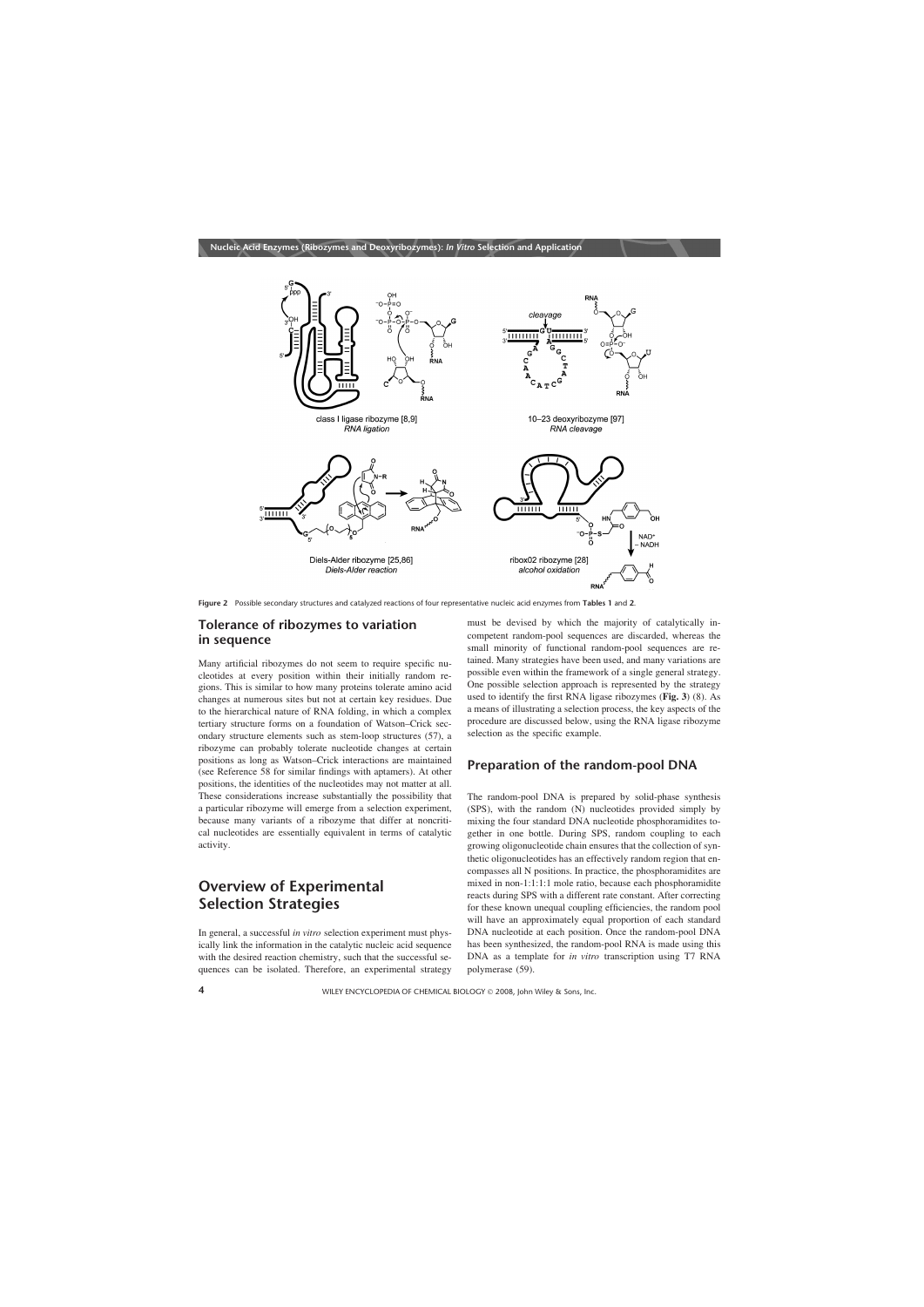

**Figure 3** The key selection step of the strategy for identifying the first RNA ligase ribozymes (8). Catalytically active ribozymes join a substrate oligonucleotide to themselves. In this example, acquisition of this substrate ''sequence tag'' and subsequent binding to an oligonucleotide immobilized on solid support is the physical basis of selection, although many other approaches are possible (Tables 1 and 2). After the key selection step, reverse transcription, PCR, and transcription are used to prepare the pool RNA (now enriched in catalytically active sequences) for the next selection round.

#### **Performing a selection round**

The key facet of most *in vitro* selection procedures is to arrange the random and constant regions such that if a particular ribozyme candidate is capable of the desired catalysis, the oligonucleotide strand becomes chemically modified in such a way that leads to facile separation from the many other sequences that are catalytically inactive. For the original RNA ligase ribozymes (8), this was accomplished by using a substrate oligonucleotide with a  $5'$  sequence tag (Fig. 3). Because the second substrate oligonucleotide was covalently linked with the random region, the information in the random region became joined with the 5' tag if (and only if) the random region encompassed a catalytically active ribozyme. The 5' sequence tag then served as a primer binding site for PCR amplification of the catalytically active sequences after reverse transcription. Along with sequence tag acquisition as the physical basis of selection, other efforts have used the gain or loss of a biotin moiety, the gain of an amino acid moiety, the gain of a thiol group, and band shift on polyacrylamide gel electrophoresis (PAGE); see **Table 1** for annotations regarding the selection methodologies. In many cases, more than one method was used, either in parallel (i.e., more than one method within the same round) or in series (one method in some rounds; another method in other rounds).

Also important are the incubation conditions during the selection step in which the desired chemical reaction is performed. There are many experimental variables, including but not limited to pH, temperature, buffer identity and concentration, organic cosolvent (if any), and metal ion identities and concentrations, in addition to the duration of incubation. For the ribozymes that ligate RNA (8), the selections were performed primarily at pH 7.4, 600 mM KCl, and 60 mM  $MgCl<sub>2</sub>$  at 25  $^{\circ}$ C for 16 h, at least for the initial selection rounds. Due to the large number of independent variables, selection experiments often take advantage of parallel processing: Multiple selection experiments that each use a specific set of incubation conditions are performed. By comparing the outcomes of several selections performed in parallel where the only difference is in the incubation conditions, one may gain information on which aspects of these conditions are essential to achieving the desired catalytic activity.

Once the catalytically active nucleic acid sequences have been separated by an appropriate physical method, the selection round must be completed by synthesizing the DNA pool for input into the next selection round, now enriched in those sequences that (as ribozymes) are competent for catalysis. For the RNA ligase ribozymes, this was achieved by reverse transcription and PCR amplification followed by transcription (**Fig. 3**). Similar steps are common to most ribozyme selection procedures.

The overall selection cycle is iterated multiple times until the activity of the pool is sufficiently high that identifying individual sequences within the pool is warranted. The necessary number of rounds can vary greatly but is typically between 5 and 15 (only rarely greater than 20). The need for multiple selection rounds may initially seem mysterious—how come catalytically active sequences do not emerge after just one selection round? The reason is that most of the astronomically large number of possible random-pool sequences are not truly catalytically active, yet they may accidentally survive a particular selection round merely by chance. Only by requiring *reproducible* catalysis over multiple selection rounds can active ribozyme sequences dominate the selection pool.

A hazard of any selection experiment is that certain nucleic acid sequences may be able to survive even though they do not actually catalyze the desired chemical transformation. There is no general solution to this problem, other than to take great care in designing the selection procedure to avoid giving such opportunistic sequences a means of survival. Occasionally "negative selection" pressure can be applied, in which sequences that catalyze an undesired reaction are intentionally discarded before the remaining sequences are offered the opportunity to catalyze the desired reaction.

#### **Testing the catalytic activities of individual ribozymes**

Once the activity of the pool has reached an acceptable level after multiple rounds, individual ribozymes are cloned (but not yet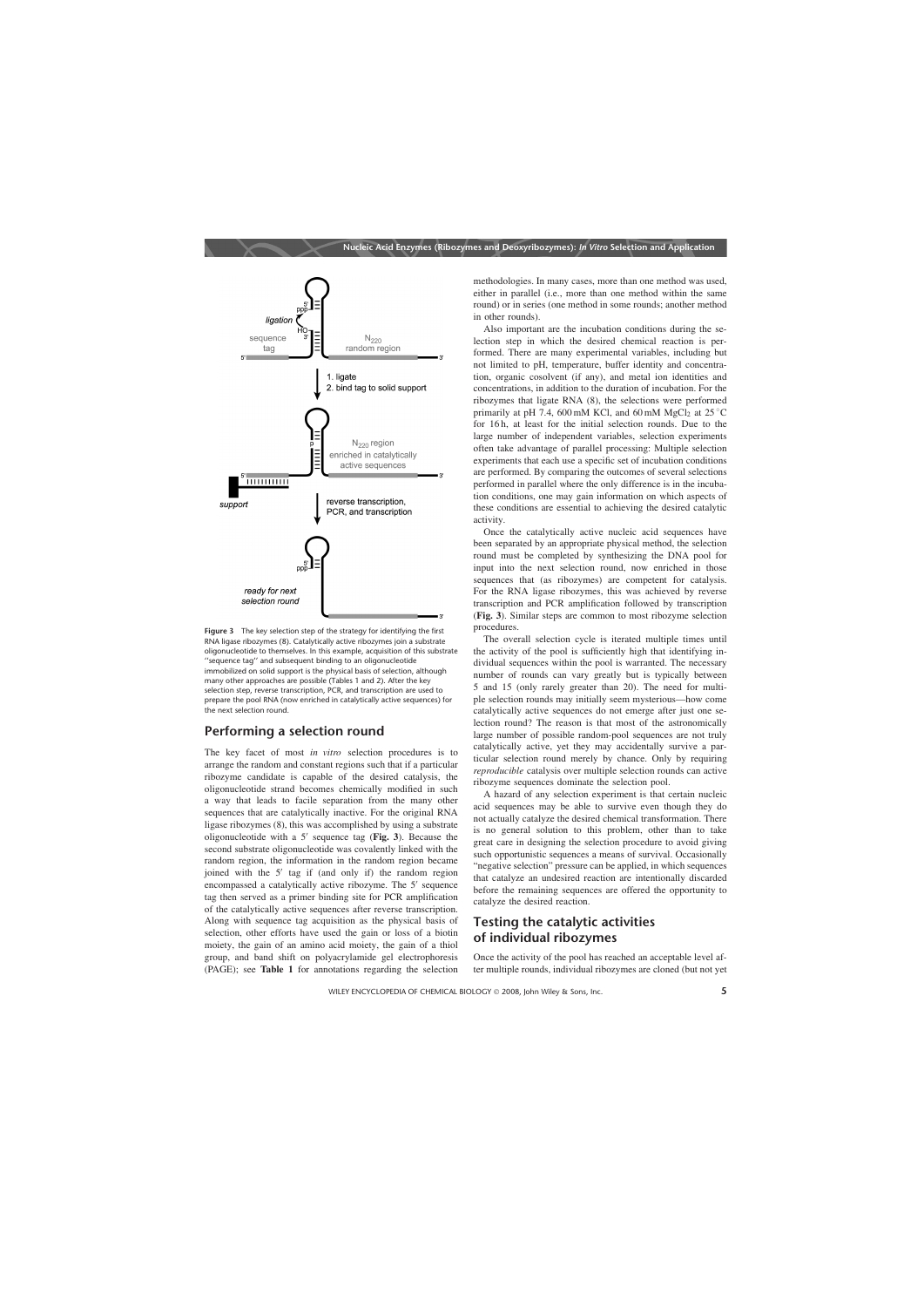sequenced) and tested for catalytic activity. Like many facets of selection, the decision on when to clone has no firm rules. Many selections have had successful outcomes even when low catalytic activities of the uncloned pools (e.g., just a few percent) were achieved. It is important to note that "activity of the pool" is distinct from "yield of a particular ribozyme," because the uncloned pool encompasses many ribozymes that may have vastly different catalytic rates and yields. An uncloned pool may comprise ribozymes that each has modest catalytic activity. Alternatively, an uncloned pool may have ribozymes with widely varying activities—a limiting case would be some ribozymes that are highly active and others that are nearly inactive, averaging to a modest level of activity for the whole pool. Only by cloning and testing the activities of individual ribozymes can these possibilities be distinguished. Following the testing of activities, successful (e.g., highly active) ribozymes are sequenced and their activities verified after independent synthesis. Comparison of several ribozymes often allows identification of a "consensus" sequence.

#### **Ribozyme optimization**

After individual catalytically active ribozyme sequences have been identified, a "minimal" ribozyme is often devised by systematically deleting portions of the sequence. Usually this is guided by computer folding algorithms such as mfold (60) that can predict RNA secondary structure with good reliability, particularly for small RNAs. Empirically, it is often found that certain regions of an initially identified ribozyme (such as a large single-stranded loop) can be shortened or even eliminated without damaging catalysis. This is advantageous because smaller ribozymes are easier to synthesize and less likely to suffer nonspecific degradation, and they are also easier to study mechanistically because fewer nucleotides must have their chemical roles explored. However, as shown with the natural hammerhead ribozyme (61), one must not be overzealous in removing nucleotides that may be catalytically critical. A newer approach to determining a minimal ribozyme motif is to use nonhomologous random recombination in tandem with selection (62). This method is particularly advantageous because it is not biased by preconceived notions of the structural motifs that appear within a ribozyme.

Because all sequence space cannot possibly be covered for random regions of approximately  $N_{25}$  or larger, initial ribozyme sequences are often not optimal catalysts—in most cases, one or more nucleotide changes within the enzyme region would make them even better. Therefore, systematic ways to examine such variants would be helpful, and two methods are commonly used. First, "mutagenic PCR" (also called "error-prone PCR") can introduce additional variation (63). Whereas DNA polymerases such as Taq polymerase have nonzero error rates, these error rates are not generally large enough to explore a substantial amount of sequence space other than what is already present within the initial pool. However, suitable PCR conditions (typically changing the concentrations of divalent metal ions  $Mg^{2+}$  and  $Mn^{2+}$ ) can intentionally elevate the polymerase error rate considerably, thereby introducing substantial variation during the DNA amplification step. An important consideration is the types of mutations that are made; some conditions favor certain nucleotide changes, whereas other conditions provide more randomness. Instead of altering the polymerase error rate, nonstandard nucleotide triphosphate analogs may be used to promote random mutations during PCR (64).

Second, a selection effort can be restarted from the beginning using a partially randomized sequence pool. In this "reselection" approach, a new pool is prepared by SPS on the basis of a known ribozyme sequence and with an enzyme region that is partially randomized, meaning that a markedly unequal mixture of the four nucleotide phosphoramidites is used for each N position. A typical reselection experiment might use a partially randomized pool in which all enzyme region nucleotides have the appropriate nucleotide of the parent ribozyme with 70% probability, or one of the other three nucleotides with 10% probability each. As for consideration of initial random-pool length, the extent to which each nucleotide position is randomized is based on both experience and guesswork. As a guide, one can compute the distribution of nucleotide changes relative to the "parent" sequence for any set values of randomization probabilities (65, 66), thereby knowing how many nucleotides (on average) will be changed relative to the parent sequence.

A final, practical consideration for many ribozymes is to convert them from intramolecular (*cis*-acting) to intermolecular (*trans*-acting) catalysts, which allow the possibility of multiple turnover. For ribozymes that catalyze reactions of nucleic acid substrates, this is often achieved by omitting a covalent phosphodiester linkage between the ribozyme and one of its oligonucleotide substrates during selection (**Fig. 1**). For ribozymes that catalyze other reactions, omitting a covalent tether is sometimes, but not always, successful and must be attempted on a case-by-case basis.

### **Continuous evolution as an alternative method**

One principal drawback of many conventional *in vitro* selection procedures is their tediousness, particularly when individual selection rounds are time-consuming. This also limits the number of selection rounds that may be performed. To obviate such issues, investigators have performed "continuous evolution" experiments. In continuous evolution, samples of replicating molecules are diluted serially (e.g.,  $\sim 10^3$ -fold dilution, often with *>*100 serial transfers) and at constant temperature (isothermal amplification), rather than selected in discrete rounds and with temperature cycling that is characteristic of PCR. The history of continuous evolution goes back to Spiegelman's work in the 1960s on Qβ replicase, in which self-replication by minimal nucleic acid sequences was sought (67). More recently, Wright and Joyce broadened the approach of continuous evolution to encompass evolution of catalytic function (68). In one experiment, a continous evolution approach was used to evolve an RNA ligase ribozyme that is "resistant" to the activity of an RNA-cleaving deoxyribozyme (69). The application of continuous evolution to ribozymes has advantages in terms of both speed and amplification power, but there are disadvantages in terms of susceptibility to contamination and limitations on the types of reactions that may be catalyzed (70).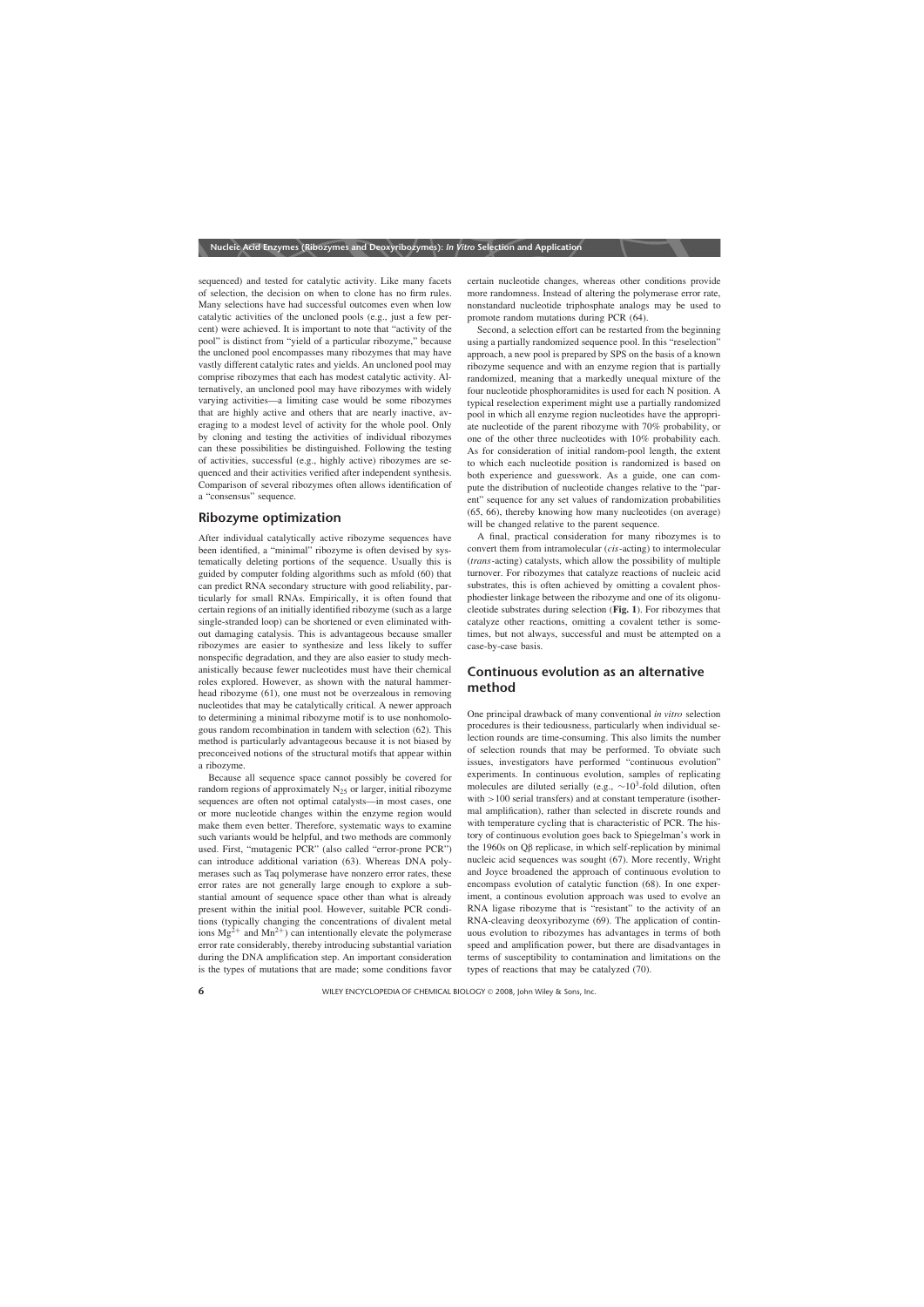# **Multiple turnover using** *in vitro* **compartmentalization (IVC)**

An inherent limitation of most selection approaches is the absolute requirement for a covalent linkage between the catalytic nucleic acid and its substrate during selection. Although in many cases the emergent ribozymes can be converted into intermolecular (*trans*-acting) forms, during the selection process each candidate ribozyme is restricted to two possible chemical yields, 100% or 0%; i.e., each molecule has either performed or not performed the desired chemical reaction. Consequently, selection for multiple turnover is not possible. (In some cases, artificial ribozymes are capable of multiple turnover anyways, but this must be considered as fortuitous.) To alleviate this difficulty, candidate ribozymes have been encapsulated along with unattached substrates within individual droplets in a water-in-oil emulsion. This process is termed *in vitro* compartmentalization (IVC) (71, 72). If the system is arranged such that each droplet contains just one type of ribozyme candidate, then the encapsulation serves the same conceptual purpose as a covalent bond in terms of linking information ("genotype"; the ribozyme sequence) to catalytic ability ("phenotype"). An IVC strategy has been applied to develop several ribozymes with multiple turnover ability (73, 74).

# **Fundamental Insights Into Nucleic Acid Catalysis from Artificial Ribozymes**

A primary motivation for studying artificial nucleic acid enzymes is to gain insight into natural nucleic acid catalysts. These insights include implications for prebiotic chemistry and the RNA World hypothesis, as well as a fundamental mechanistic understanding of nucleic acid enzymes.

### **Implications for prebiotic chemistry and the RNA world**

The RNA World hypothesis posits that before the advent of proteins, there was a period of prebiotic evolutionary history in which RNA both carried information and performed catalysis (75) (see also the WECB review on the Origins of Life: Emergence of the RNA World). Although it is probably impossible to reconstruct a complete RNA World in the modern laboratory, exploring the capabilities of artificial ribozymes can provide information and constraints. For example, the identification of a ribozyme for processive template-directed RNA polymerization (21) provides evidence that relatively small RNA molecules (although they do have hundreds of nucleotides) are capable of catalysis that would have been important in a prebiotic RNA-based era. Many studies have focused on similar considerations (e.g., see References 76 and 77).



**Figure 4** One approach to assessing the rate enhancement of a nucleic acid enzyme by comparing the rate constant of the enzyme with the rate constant for a ''splint'' oligonucleotide that lacks the catalytic region.

#### **Mechanisms of artificial ribozymes**

Little is known about the mechanisms of most artificial ribozymes. The catalytic rate and other basic features of each new ribozyme are generally determined as part of its initial characterization. Detailed mechanistic analyses are infrequent, although on occasion the tools of physical organic chemistry [e.g., kinetic isotope effects (78)] have been applied. Artificial ribozymes are usually, but not always, selected in the presence of divalent metal ions such as  $Mg^{2+}$  or many others (**Table 1**). Not surprisingly, artificial ribozymes typically require a modest-to-high concentration of such metal ions for their function. The catalytic tasks of these metal ions are often unknown, and a major challenge is to separate the roles of metal ion participation in structure versus catalysis.

For each ribozyme, it is usually possible to identify an appropriate "background" reaction that has a relatively low rate. For an RNA ligase ribozyme, a relevant background reaction is the analogous ligation reaction when the functional groups are held together by a complementary splint that has no enzyme region whatsoever (**Fig. 4**). The rate enhancements determined for various ribozymes in comparison with suitable background reactions can be low ( $\sim$ 10<sup>2</sup>), but they can also be as high as  $10^{10}$  (Table 1). Although ribozyme rate enhancements are often modest relative to those of protein enzymes, the appropriate benchmarks are the natural ribozymes, and on this basis, artificial ribozymes compete well with their natural counterparts.

The substantial rate enhancements observed for artificial ribozymes imply that they do more than passively hold together their substrates. Therefore, ribozyme catalysis is more than an "effective molarity" phenomenon. Consistent with this, almost all ribozymes make just one product even when multiple products are possible. For example, although the initially reported RNA ligase ribozymes could potentially have made either  $3'$ -5' or 2 –5 linear RNA linkages, each particular ribozyme was observed to make just one linkage (8). Depending on geometrical constraints, effective molarity alone could lead to a mixture of products, which is not observed. In most cases, it is not yet clear whether ribozymes generally work by preferential lowering of transition-state energies or by precise positioning of the reacting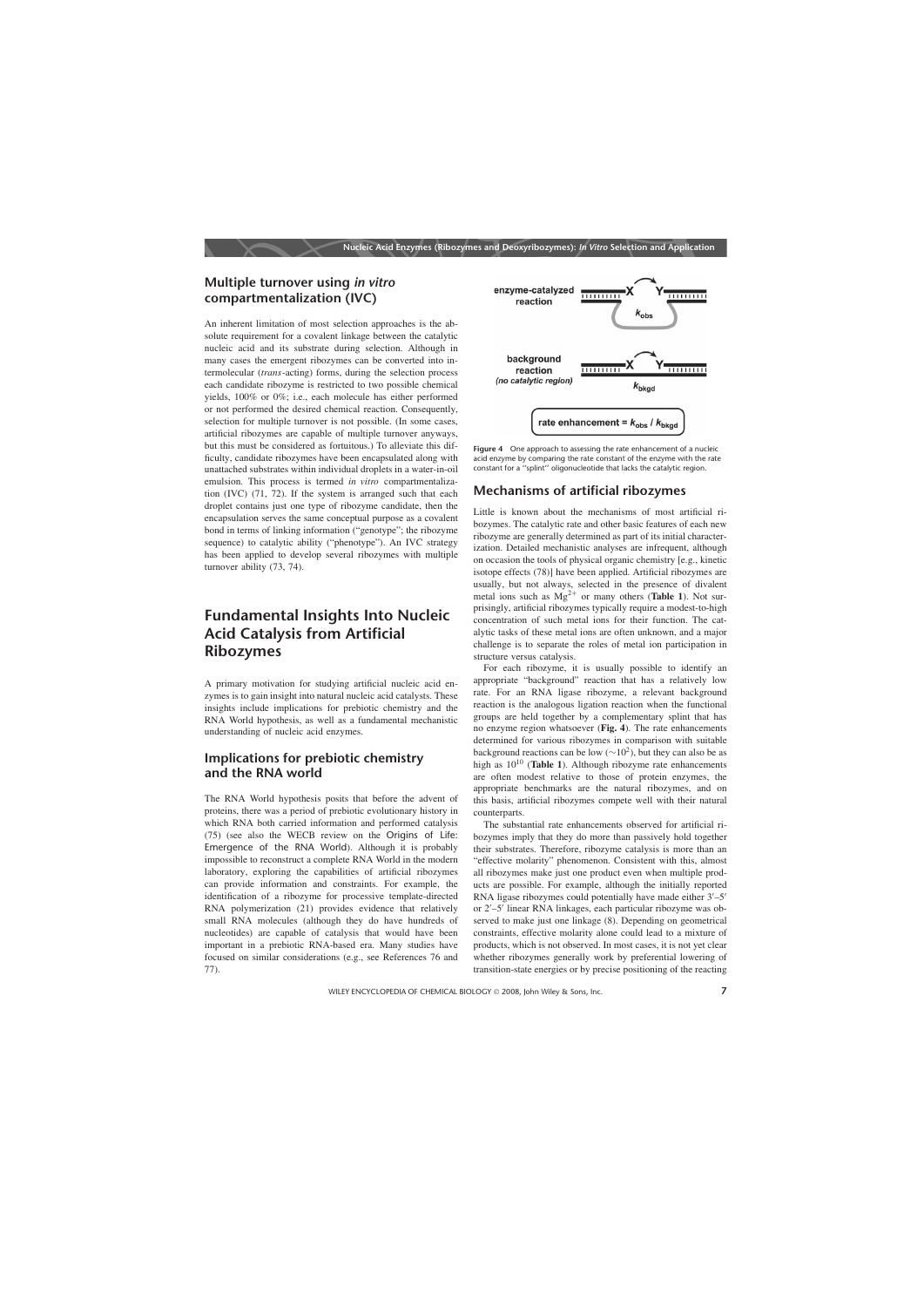moieties, i.e., orientation effects. Given that such issues are not yet settled for most of the natural ribozymes [such as the ribosome (79, 81)], mechanistic studies of all kinds of ribozymes will continue to be an active research field.

#### **Structural biology of artificial ribozymes**

Most (but not all) natural ribozymes have X-ray crystal structures available, and nuclear magnetic resonance (NMR) spectroscopy has also been extensively applied. Perhaps surprisingly, only two artificial ribozymes have been studied using these methods. First, the  $Pb^{2+}$ -dependent RNA-cleaving "leadzyme" has been examined by both X-ray crystallography (82, 83) and NMR spectroscopy (84, 85). Second, a ribozyme for the Diels–Alder reaction has been studied by X-ray crystallography (86), revealing a preformed hydrophobic substrate-binding pocket that is capable of enantioselective catalysis. The application of structural biology methods to understand artificial ribozyme function is a field ripe for increased activity.

### **Evolving new RNA catalytic activities starting from known ribozymes**

One interesting issue that is relevant both for a fundamental appreciation of RNA catalysis and for practical applications is to understand the circumstances in which a known ribozyme activity may be evolved to provide a different type of catalysis. In one report, evolving a self-aminoacylating ribozyme into a self-phosphorylating ribozyme required a substantial number of mutations, such that the new ribozyme could adopt a distinct structure (14). This implies that escape from the parent ribozyme's fold is required for evolution of new activity. Another study found that one designed RNA sequence can adopt either of two different folds, each of which catalyzes a different reaction (87). In nature, bifunctional sequences presumably represented transitional structures for the evolution of one catalytic activity into another. However, most bifunctional sequences would probably not exist today, because they are likely suboptimal for both activities.

# **Ribozymes Made from Components Other than the Standard Four Nucleotides**

The simplest way to select ribozymes is with only the four standard RNA nucleotides A, G, U, and C. However, RNA polymerases can incorporate many chemically modified nucleotides. Recognizing that the four standard nucleotides offer only a limited variety of functional groups, some researchers have pursued ribozymes that include nonstandard nucleotides [see **Table 1**, activities marked with "(*nonstd*)"]. These nonstandard nucleotides are intended to enhance the catalytic properties of the ribozymes. In contrast, for fundamental studies that probe the limits of ribozyme catalysis, ribozymes have been sought that incorporate only a subset of the four standard nucleotides.

### **Ribozymes with nucleotides other than A, G, U, and C**

The first *in vitro* selection effort with nonstandard nucleotides identified RNA that catalyzes the Diels–Alder reaction (23, 24). In this work, a pyridine-modified uridine derivative replaced all uridines throughout the RNA. The pyridine moieties were presumed to assist catalysis by some combination of hydrogen bonding, hydrophobic and dipolar interactions, and metal coordination. Most of the new ribozymes were strictly  $Cu^{2+}$ -dependent, suggesting a role for Lewis acid catalysis. Other artificial ribozymes with nonstandard nucleotides (each of which has an unmodified Watson–Crick face that permits use with T7 RNA polymerase and reverse transcriptase) include an RNA ligase ribozyme with  $N<sup>6</sup>$ -amine-modified adenosines (11); amide synthase ribozymes that incorporate 5-imadazolyl-U (34); and a urea synthase ribozyme that also incorporates 5-imadazolyl-U (35). One of the most intriguing artificial ribozyme activities is the ability to induce palladium nanoparticle crystallization using pyridine-modified uridine nucleotides (49). The various ribozymes create different crystal shapes such as hexagonal plates versus cubes, and they require the pyridine-bearing RNA nucleotides for their activities (50). Presumably the pyridines interact directly with metals during crystal formation. Such ribozymes present an intrinsic mechanistic challenge due to the hetereogeneous nature of their reaction.

Incorporating nonstandard RNA nucleotides into a selection effort can enhance the chemical (or biochemical) stability of the emergent ribozymes. For example, artificial variants of the natural hammerhead ribozyme are resistant to ribonucleases due to 2 -amino and 2 -fluoro modifications (88). Increased stability to natural RNA-cleaving enzymes is useful for certain practical applications, particularly *in vivo* (see below).

# **Ribozymes with fewer than four kinds of nucleotide: minimal informational systems**

In the opposite of adding nonstandard functional groups to RNA's chemical repertoire, ribozymes having three or fewer kinds of nucleotide have been investigated. In one study, RNA ligase ribozymes were identified that exclude cytidine (C) from the enzyme region (89). When one such ribozyme was reselected with inclusion of C, the catalytic rate improved about 20-fold (90), providing a quantitative measure of the importance of variety in ribozyme components. Going to the extreme, an RNA ligase ribozyme was identified with only two different nucleotides: a binary informational system (91) comprising only uridine (U) and 2,6-diaminopurine (D) nucleotides (**Fig. 5**). This ribozyme was inefficient, with only about 8% ligation yield in 80 h at pH 9.0 and 23 °C ( $k_{obs} \approx 0.05 \text{ h}^{-1}$ ). Nevertheless, its activity demonstrates that a dramatically minimized and biologically related informational system can encode catalysis. Such types of ribozymes could have been relevant in an RNA World, at a point in time when only one base pair had evolved.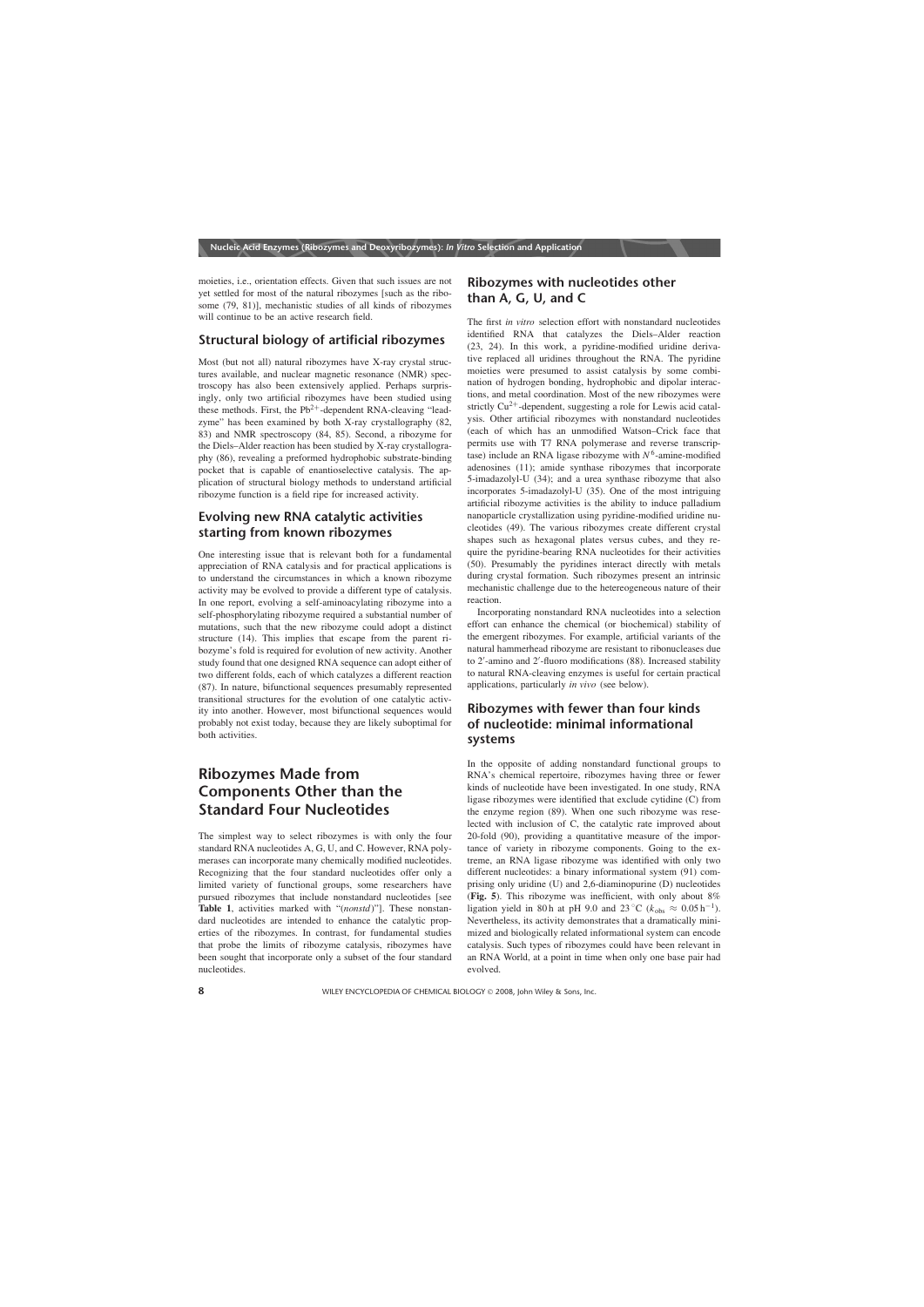#### **Practical synthesis of ribozymes**

For practical synthesis of a ribozyme, two options are generally available. The first method is SPS, which is readily available to nonexperts via several commercial sources and via some academic service facilities. When nonstandard RNA nucleotides are desired, SPS is generally the best approach. The second method is *in vitro* transcription from a DNA template (59), which in most cases is limited to the four standard RNA nucleotides. A new method (albeit one that requires organic synthesis of the components of a nonstandard base pair) allows enzymatic transcription of RNA with unnatural nucleotides (92).

# *In Vitro* **Selection of Deoxyribozymes**

Many considerations that are important for ribozymes also apply to deoxyribozymes, which differ solely by the lack of a 2 -hydroxyl group at each nucleotide. Natural DNA is almost always found in double-stranded form, which is structurally uniform and does not support catalysis. In contrast, artificial deoxyribozymes are largely single-stranded, and their conformational flexibility allows catalytic activity. Because RNA already seems to have a paucity of functional groups relative to proteins, early speculation was that the lack of a 2'-hydroxyl would render DNA catalytically inferior to RNA (93), if not altogether incompetent. Nevertheless, experiments have shown that DNA is quantitatively as functional as RNA in terms of catalysis. This is particularly evident when comparisons are made between RNA and DNA enzymes that catalyze the same type of reaction. For example, deoxyribozymes that cleave RNA are at least as competent as analogous ribozymes, if not better (94). This similarity between RNA and DNA may relate to common classes of mechanisms. Evidence increasingly suggests that ribozymes often rely on acid–base catalysis involving the nucleobases (95), which are present in both RNA and DNA. Combining this observation on catalysis with the finding that both RNA and DNA aptamers are highly competent for binding to ligands (96), it is unsurprising that the lack of 2 -hydroxyl groups on DNA is still compatible with its catalytic activity.

### **Scope of deoxyribozyme catalytic activities**

To date, many fewer types of reactions have been explored with deoxyribozymes than ribozymes. This reflects both the later discovery of DNA catalysis and possibly the greater fundamental appeal of RNA catalysis as more relevant to the RNA World hypothesis. Nevertheless, when they have been examined, deoxyribozymes have proven quite competent catalytically (**Table 2**) (97–122). This extends not only to the types of reactions that have been investigated but also to important characteristics such as rates. For example, the RNA-cleaving 10–23 deoxyribozyme can achieve a *kcat* of 10 min−<sup>1</sup> (rivaling natural ribozymes) and a  $k_{cat}/K_m$  of  $10^9$  M<sup>-1</sup> min<sup>-1</sup>, which is higher than that for the protein enzyme ribonuclease A (97).

#### **Other considerations for deoxyribozymes**

The same experimental selection approaches that are used for ribozymes are generally applicable to deoxyribozymes. For deoxyribozymes, there is no need to transcribe a sequence pool from DNA to RNA and then reverse-transcribe the successful RNA back into DNA for amplification during each selection round. Instead, the DNA is both the information and the catalyst throughout the selection process. Mechanisms of deoxyribozymes have been probed even less often than for ribozymes; in general, much work remains to understand how DNA catalyzes reactions. Intriguingly, one RNA-cleaving deoxyribozyme uses ascorbate as a cofactor (116) and another uses histidine (123), indicating that nucleic acid enzymes can use cofactors to expand their limited functional group repertoire. Structural biology efforts have also been very modest for deoxyribozymes. In the sole published experiment, the 10–23 deoxyribozyme crystallized in a catalytically inactive 2:2 stoichiometry complex with its RNA substrate (124). Although this was an interesting four-way structure with implications for understanding Holliday junctions, it highlights the need for future efforts to understand the structure of catalytic DNA. Structural data on DNA aptamers show that they can form ligand-recognition motifs that resemble their RNA counterparts, even without 2 -hydroxyl groups (125).



**Figure 5** One possible secondary structure of an informationally minimal RNA ligase ribozyme that comprises just two types of nucleotide, uridine (U) and 2,6-diaminopurine (D) (91). The catalyzed reaction is formation of a 3'–5' linkage by reaction of a 3'-hydroxyl group with a 5'-triphosphate. The inset depicts the structures of U and D along with their Watson–Crick base-pairing interaction.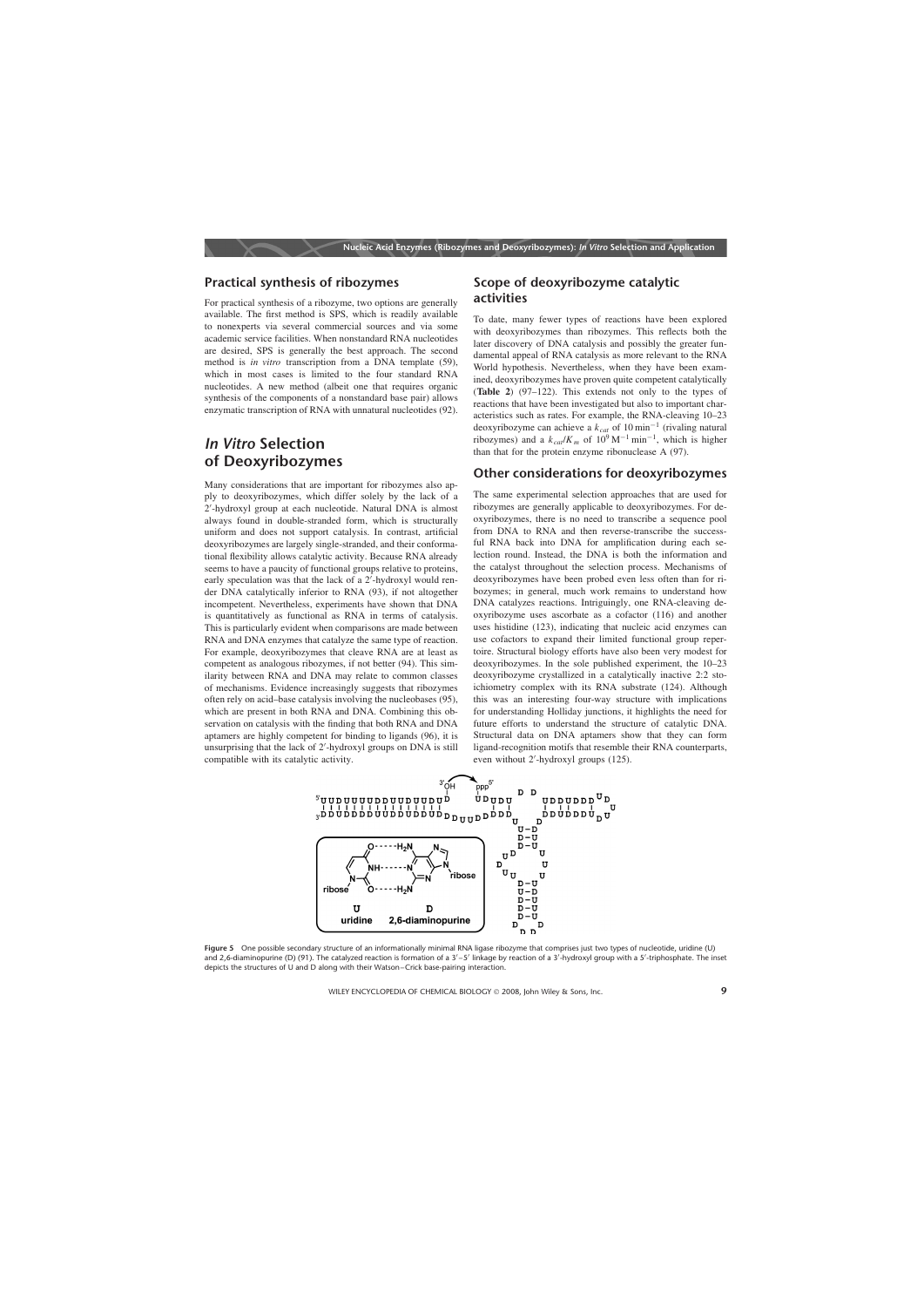As for ribozymes, several deoxyribozymes that incorporate nonstandard DNA nucleotides have been identified. For example, an RNA-cleaving deoxyribozyme with three imidazole functional groups has been obtained (100); other examples include RNA-cleaving deoxyribozymes that have both imidazole and amine nonstandard functionalities (101, 102). DNA can be completely modified by incorporation of solely nonstandard nucleotides during PCR (126). This suggests that future efforts should be able to expand considerably the use of chemically modified DNA for *in vitro* selection. A different purpose of nonstandard nucleotides is for regulation of catalytic activity. For example, appending an azobenzene moiety onto an RNA-cleaving deoxyribozyme allows the catalytic activity to be switched photochemically (127, 128).

An interesting conceptual question is whether a ribozyme and deoxyribozyme can be active with the same nucleotide sequence (with, of course, the U nucleobases of RNA replaced with T in DNA). In one study in which a deoxyribozyme with hemin-dependent peroxidase activity was identified, exchanging all DNA for RNA reduced but did not destroy the catalysis (129). More recently, a selection approach was used to convert a known ribozyme sequence into a deoxyribozyme (130). Curiously, this deoxyribozyme was nonfunctional when made as the corresponding RNA, whereas the initial ribozyme was inactive as DNA. The notion of nucleotide sequences that are catalytically active when made as either RNA or DNA is intriguing for its implications regarding "crossover" between two types of informational macromolecule.

For practical synthesis of deoxyribozymes (i.e., single-stranded DNA), SPS is the typical approach. If nonstandard nucleotides must be incorporated, SPS is generally the sole viable approach. In contrast, for DNA containing only the four standard nucleotides, conventional PCR may be used. If so, a main challenge is to separate the desired single-stranded DNA product from its complement. This may be achieved by using one primer with a nonamplifiable 5 -tail, such that the two product strands are of unequal length and therefore separable by PAGE (131). Asymmetric PCR that includes only one primer may instead be applied (132), although because DNA synthesis is linear and not exponential in this process, only a limited amount of single-stranded DNA can be generated. As another option, methods have been described for taking advantage of biotin–streptavidin technology to isolate single-stranded DNA from conventional PCR reactions (133, 134).

# **Terminology for Nucleic Acid Enzymes**

An alternative definition of "nucleic acid enzyme" is a protein enzyme that modifies nucleic acids; e.g., T4 polynucleotide kinase (T4 PNK) for phosphorylation of RNA and DNA. Unfortunately, the term "nucleic acid enzyme" can therefore refer either to ribozymes and deoxyribozymes or to protein enzymes

**Table 2** Tabulation of artificial deoxyribozymes

| Reaction catalyzed                     | Bond   | # Rand nt | Rate enh               | $M^{2+}$ req           | Selection method        | Ref        |  |  |  |  |
|----------------------------------------|--------|-----------|------------------------|------------------------|-------------------------|------------|--|--|--|--|
| RNA cleavage                           | $O-P$  | 50        | $\sim$ 10 <sup>5</sup> | $Pb^{2+}$              | biotin tag loss (beads) | (2)        |  |  |  |  |
| RNA cleavage                           | $O-P$  | 40        | $\sim$ 10 <sup>5</sup> | $Mg^{2+}$              | biotin tag loss (beads) | (98)       |  |  |  |  |
| RNA cleavage                           | $O-P$  | 50        | nd                     | $Mg^{2+}$              | biotin tag loss (beads) | (97)       |  |  |  |  |
| RNA cleavage                           | $O-P$  | 40        | $1 \times 10^8$        | None                   | biotin tag loss (beads) | (99)       |  |  |  |  |
| RNA cleavage (nonstd)                  | $O-P$  | 50        | nd                     | $\rm Zn^{2+}$          | biotin tag loss (beads) | (100)      |  |  |  |  |
| RNA cleavage (nonstd)                  | $O-P$  | 20        | nd                     | None                   | biotin tag loss (beads) | (101)      |  |  |  |  |
| RNA cleavage ( <i>nonstd</i> )         | $O-P$  | 50        | $\sim$ 10 <sup>5</sup> | None                   | biotin tag loss (beads) | (102)      |  |  |  |  |
| RNA ligation $(2^{\prime}-5^{\prime})$ | $O-P$  | 40        | 300                    | $Mg^{2+}$              | PAGE shift              | (103)      |  |  |  |  |
| RNA ligation $(3'-5'$ and other)       | $O-P$  | 40        | $2 \times 10^{4}$      | $\rm Zn^{2+}$          | PAGE shift              | (104)      |  |  |  |  |
| RNA ligation $(3'–5')$                 | $O-P$  | 40        | $\sim$ 10 <sup>4</sup> | $Mg^{2+}$              | PAGE shift              | (105)      |  |  |  |  |
| RNA ligation $(3'–5')$                 | $O-P$  | 40        | $\sim$ 10 <sup>5</sup> | $\rm Zn^{2+}$          | PAGE shift              | (105)      |  |  |  |  |
| RNA ligation (branch formation)        | $O-P$  | 40        | $5 \times 10^6$        | $Mn^{2+}$              | PAGE shift              | (106, 107) |  |  |  |  |
| RNA ligation (branch formation)        | $O-P$  | 40        | $\sim\!\!10^5$         | $Mg^{2+}$              | PAGE shift              | (108, 109) |  |  |  |  |
| RNA ligation (lariat formation)        | $O-P$  | 40        | $\sim\!\!10^5$         | $Mn^{2+}$              | PAGE shift              | (110, 111) |  |  |  |  |
| DNA phosphorylation                    | $O-P$  | 70        | $\sim$ 10 <sup>9</sup> | $Mn^{2+}$              | PAGE shift              | (112)      |  |  |  |  |
| DNA adenylation (capping)              | $O-P$  | 70        | $2 \times 10^{10}$     | $Mg^{2+} + Cu^{2+}$    | PAGE shift              | (113)      |  |  |  |  |
| DNA ligation                           | $O-P$  | 116       | $3 \times 10^3$        | $Cu^{2+}$ or $Zn^{2+}$ | biotin tag loss (beads) | (114)      |  |  |  |  |
| DNA ligation                           | $O-P$  | 150       | $\sim\!\!10^5$         | $Mn^{2+}$              | PAGE shift              | (115)      |  |  |  |  |
| oxidative DNA cleavage                 | $C-O$  | 50        | $\sim$ 10 <sup>6</sup> | $Cu2+$                 | biotin tag loss (beads) | (116, 117) |  |  |  |  |
| DNA deglycosylation                    | $C-N$  | 85        | $9 \times 10^5$        | $Ca^{2+}$              | PAGE shift              | (118)      |  |  |  |  |
| thymine dimer photoreversion           | $C-C$  | 40        | $3 \times 10^{4}$      | None                   | PAGE shift              | (119)      |  |  |  |  |
| phosphoramidate cleavage               | $N-P$  | 72        | $\sim\!10^3$           | $Mg^{2+}$              | biotin tag loss (beads) | (120)      |  |  |  |  |
| porphyrin metalation                   | $Cu-N$ | 228       | $1 \times 10^3$        | $Cu^{2+}$ or $Zn^{2+}$ | binding to TS analog    | (121, 122) |  |  |  |  |

*NOTES:* See Table 1 legend for description of column headings.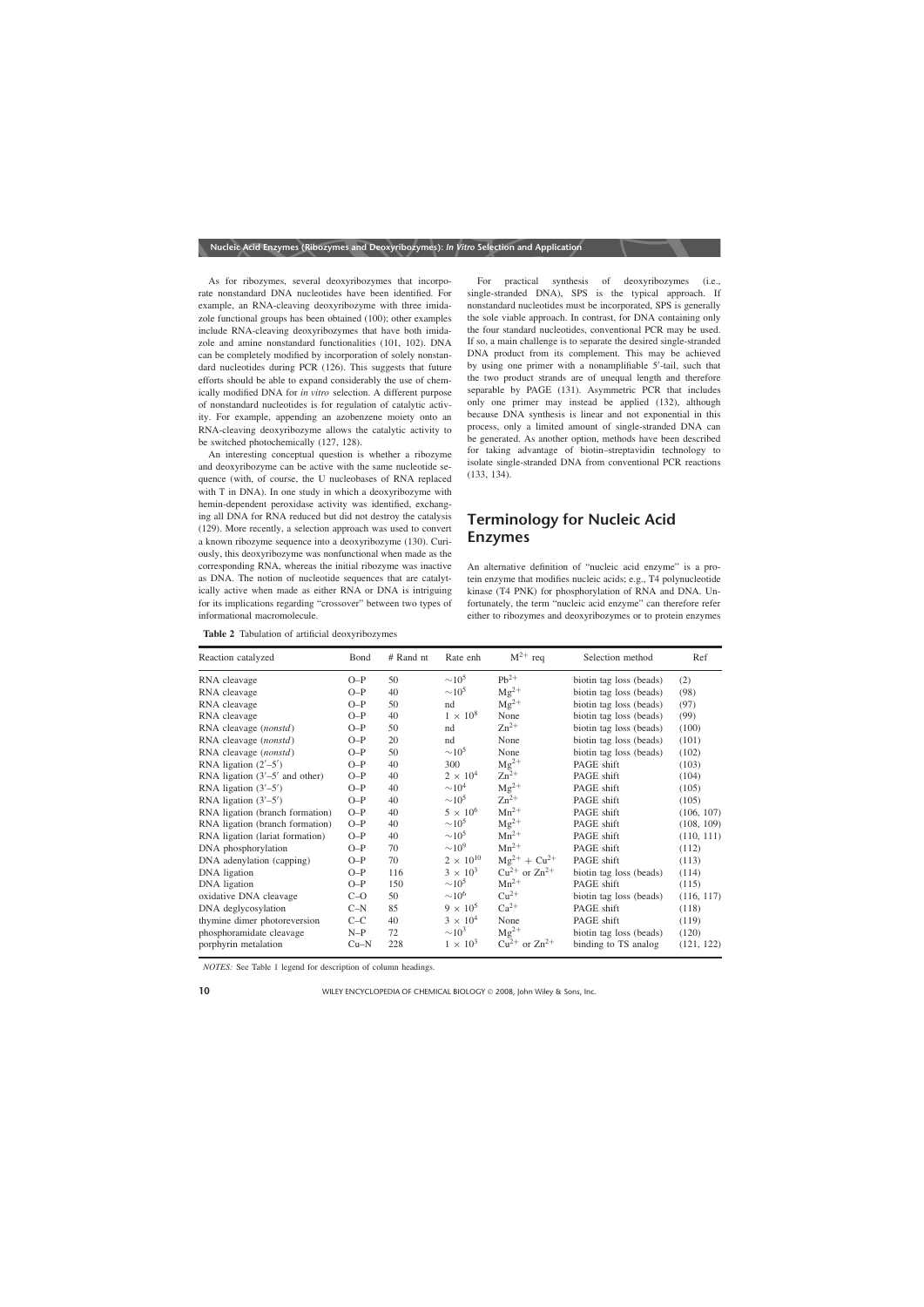that modify RNA and DNA. In practice, both definitions of nucleic acid enzyme are used by different groups of authors, and the intended meaning must be gleaned from context.

Occasionally, the term "RNA enzyme" is used as a synonym for ribozyme. In contrast, the contraction "RNAzyme" is rarely used, perhaps because "ribozyme" is approximately the same length and is just as simple to write. Similarly, "DNA enzyme" is often used as a synonym for deoxyribozyme. The contraction "DNAzyme" is used by some authors to replace the polysyllabic "deoxyribozyme." However, there is often confusion about the capitalization (i.e., DNAzyme, DNazyme, or Dnazyme), with only the first of these variants generally considered proper.

RNA and DNA molecules with catalytic activity are related to aptamers. Ribozymes and deoxyribozymes bind to their substrates and catalyze chemical reactions, whereas RNA and DNA aptamers simply bind to their ligands (135, 136). Aptamers are most commonly identified by a procedure originally termed "systematic evolution of ligands by exponential enrichment" or SELEX (135). SELEX is a form of *in vitro* selection, but not all *in vitro* selection is SELEX. In particular, SELEX is not generally used to identify nucleic acid enzymes—note the word *ligands* (not *catalysts*) in the full form of the acronym. Therefore, except when SELEX is performed on a transition-state analog, RNA and DNA catalysts are identified by "*in vitro* selection."

One relatively subtle but important distinction for identifying catalytic nucleic acids is the difference between screening and *in vitro* selection. In a screen, all candidates (such as small-molecule compounds from a combinatorial library) are surveyed individually for a desired property. This requires an efficient screening procedure, which for small-molecule combinatorial chemistry often involves multi-well plate experiments or miniaturized systems that allow parallel examination of thousands of spatially segregated samples. (See also the WECB reviews on Chemical Libraries: Screening for Biologically Active Small Molecules and on High Throughput Screening (HTS) Techniques: Applications in Chemical Biology.) However, statistical considerations for nucleic acid enzymes—e.g.,  $10^{15}$  sequences examined in a single experiment—obviate any realistic possibility of screening individual sequences one at a time. Instead, selection approaches must be used. The distinguishing feature of a nucleic acid enzyme selection is that a successful candidate sequence must survive through a stringent experimental step based on its catalytic ability. Even though most random-pool sequences have no catalytic activity, the sequences that are functional emerge due to their immense selective advantage, magnified over multiple selection rounds.

Finally, for *in vitro* experiments, the difference between "selection" and "evolution" is that evolution requires the introduction of variation *after* the start of the experiment. In many selection procedures, all variation is present within the random region of the initial pool at the outset of the experiment. Because such procedures merely serve to discard inactive sequences and retain active ones without introducing new variation, they are *in vitro* selection and not *in vitro* evolution. In contrast, when variation is introduced intentionally by mutagenic PCR or by restarting the experiment with a partially randomized pool, *in vitro* evolution is being performed.

# **Practical Applications of Nucleic Acid Enzymes**

As the field of artificial nucleic acid enzymes continues to develop, attention has increasingly turned from conceptually oriented experiments to those with more immediate practical utility. Ribozymes and deoxyribozymes have been used for analytical, biochemical, biological, and chemical applications. In addition to several specific applications that are described below, ribozymes and deoxyribozymes have been used for many additional purposes in biochemistry, nanotechnology, and even molecular computation (94).

# *In vitro* **engineering of signaling ribozymes and deoxyribozymes as analytical sensors**

Analyte detection is one of the primary research motivations in many disciplines. Numerous efforts have focused on nucleic acid enzymes as the basis for sensors. One of the most productive approaches combines *in vitro* selection with rational design to create allosteric nucleic acid enzymes. In such a case, catalytic activity is regulated by binding of a small-molecule ligand remote to the catalytic site in a modular fashion (**Fig. 6a**). Many artificial allosteric ribozymes have been identified, such as several hammerhead ribozyme variants (**Fig. 6b**) (137–141). Additional work has shown that nuanced behavior such as responsiveness to more than one ligand is possible (142), as is catalysis that is regulated by oligonucleotides (143–145). Laboratory exploration of allosteric ribozymes presaged the discovery of riboswitches, which are naturally occurring RNA regulators of gene expression that generally function by allosteric mechanisms (146). Allosteric deoxyribozymes may be even more practical than their ribozyme counterparts, due to the increased chemical and biochemical stability associated with DNA. A small number of deoxyribozymes have been reported that use various strategies to achieve allostery (147–150).

Many systems have been engineered specifically to optimize their practical signaling properties, often on the basis of regulated RNA cleavage activity. Lu et al. have developed deoxyribozyme sensors for metal ions and small organic molecules whose sensing ability is based on fluorescence or colorimetric signals (**Fig. 6c**) (151–154). Li et al. placed a fluorophore and a quencher close together on the substrate, thereby identifying new RNA-cleaving deoxyribozymes that synchronize fluorescence signaling with catalysis (**Fig. 6d**) (147) and collectively function at a wide range of pH values (155). These deoxyribozymes are advantageous because they were developed specifically to cleave the fluorophore-containing substrate, and therefore catalysis is optimal with the substrate that is directly relevant to sensing applications. Two research groups (156, 157) have placed ribozymes into arrays that offer the potential for investigating complex biochemical phenomena such as gene expression patterns.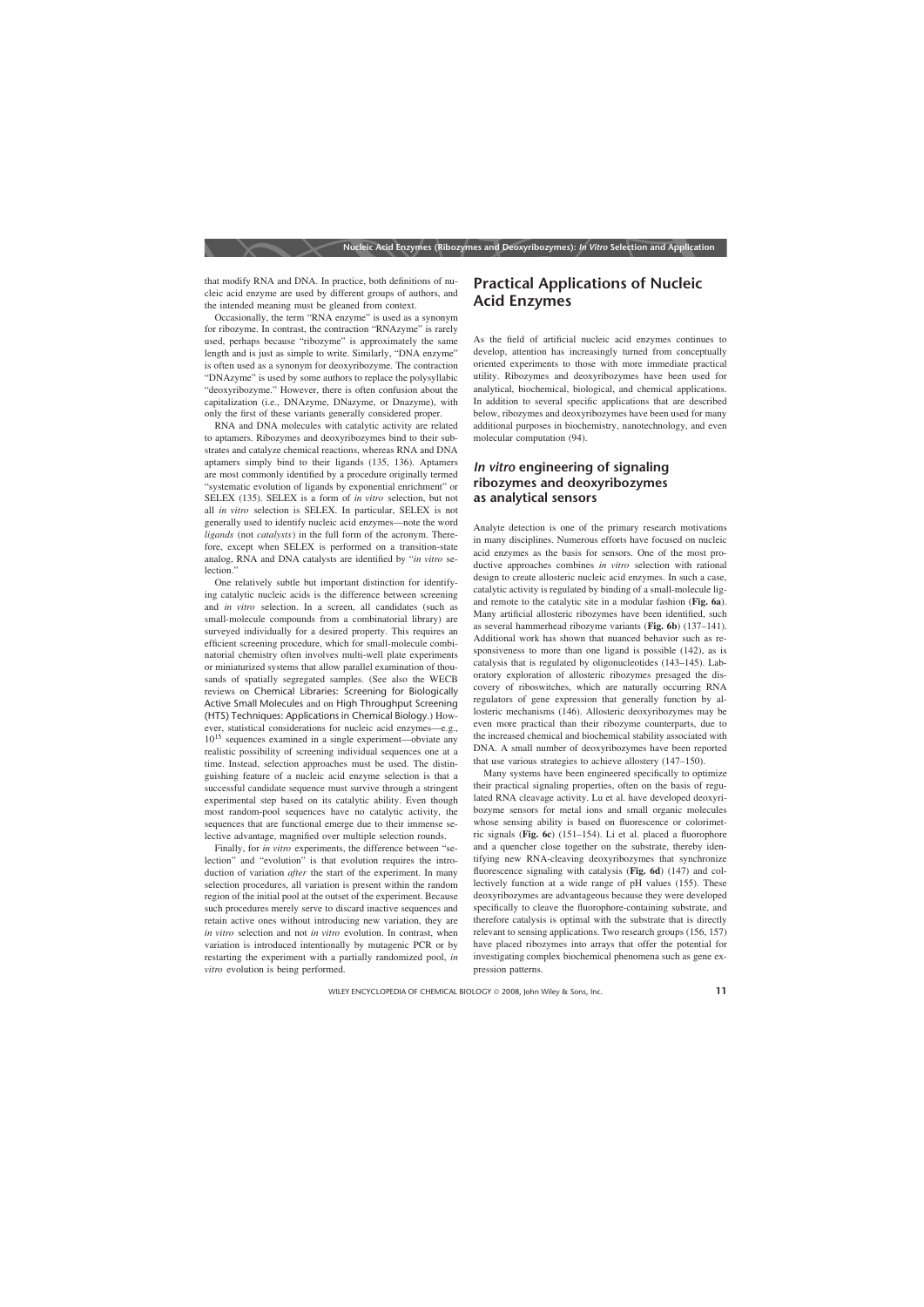### **Cleavage of RNA** *in vitro* **and** *in vivo* **by deoxyribozymes**

RNA-cleaving deoxyribozymes have been particularly useful as *in vitro* laboratory reagents for RNA cleavage (94). Because such deoxyribozymes bind to their RNA substrates via extensive Watson–Crick base pairs (e.g., 10–23 deoxyribozyme in **Fig. 2**), selectivity for the substrate sequence is an inherent part of each interaction. With the development of a nearly complete collection of related RNA-cleaving deoxyribozymes (158), it is now possible to cleave almost any desired RNA target sequence with an appropriate DNA enzyme. In some experiments, the secondary structure within the RNA target can interfere with binding of the deoxyribozyme. Measures to improve the RNA–DNA interactions by chemical modification of the DNA can enhance the cleavage yield (159), as can inclusion of "disruptor" oligonucleotides that interfere with the target's secondary structure.

DNA is not susceptible to the cellular ribonucleases that quickly destroy RNA. Due to this stability and to other advantages in cost, toxicity, and potency, deoxyribozymes are particularly useful for *in vivo* mRNA cleavage (see summary in Reference 94), although chemically modified ribozymes may also be employed (160). Such approaches using nucleic acid enzymes are a valuable counterpart to other mRNA-targeting strategies, most notably the application of small interfering RNA (siRNA) or antisense oligonucleotides.

### **RNA ligation by deoxyribozymes: synthesis of linear and branched RNA**

Several studies from the Silverman research group have identified deoxyribozymes that ligate two RNA substrates. Several deoxyribozymes join an RNA 3 -hydroxyl group with an RNA 5'-triphosphate, forming a native 3'-5' linear RNA linkage (105). Synthesis of RNA incorporating internal chemical modifications often requires ligation of two or more fragments. Therefore, RNA ligase deoxyribozymes should be an important alternative to methods such as "splint ligation" using T4 DNA ligase (161), which often does not work well in particular systems. Other deoxyribozymes create 2 ,5 -branched RNA or lariat RNA by mediating the reaction of an internal RNA 2'-hydroxyl group with a 5 -triphosphate (108, 111). In addition to the very high site-selectivity exhibited by these deoxyribozymes (which



allosteric hammerhead ribozymes that cleave RNA in response to binding of the depicted ligands (137, 139); other examples are known (140, 141). The communication modules are highlighted in gray. (c) Example of a signaling ribozyme that is sensitive to adenosine binding with a colorimetric response due to gold nanoparticle dissocation (153). (d) Example of a signaling deoxyribozyme that synchronizes ligand (ATP) binding and catalysis with a fluorescence response (147).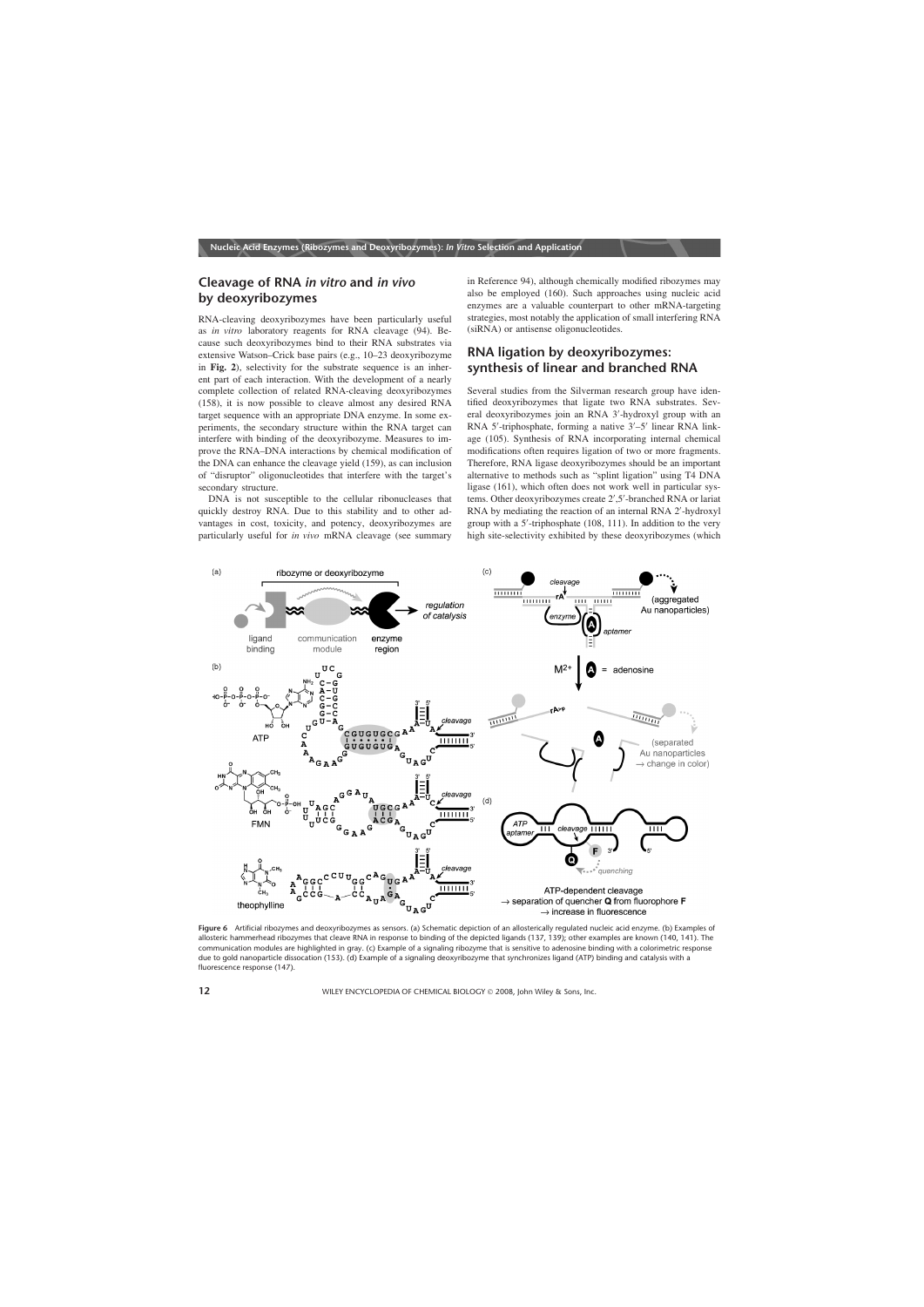is interesting in a fundamental sense), the branched RNA products can be applied to enable biochemical experiments that would otherwise be impossible (162).

# **Catalysis of bimolecular small-molecule reactions by ribozymes and deoxyribozymes**

A particularly desirable yet challenging goal is to identify nucleic acid enzymes that mediate bimolecular reactions between two small molecules, i.e., when the substrates are not themselves nucleic acids. For this purpose, no substrate should be covalently attached to RNA or DNA. Very few nucleic acid enzymes have achieved this objective. Of course, when nucleic acid enzymes have been identified by selection for binding to a transition-state analog (**Tables 1** and **2**), the resulting catalysis requires no covalent attachment to the substrate. However, in most selections for small-molecule catalysis, one substrate is tethered covalently to the RNA or DNA. This tether can be very short (17, 20, 28, 30), or a long flexible tether such as PEG can be used to mimic a substrate free in solution (25, 34, 35, 73). In either case, most of the resulting nucleic acid enzymes are nonfunctional when the substrate lacks the tether. Indeed, for only two types of *in vitro*-selected nucleic acid enzymes has catalysis of small-molecule chemistry been achieved with no tethering whatsoever (in *trans*). First, an RNA capping ribozyme is active when the reacting nucleotide is not attached to the remainder of the ribozyme (17). Second, several Diels–Alder ribozymes (25, 26, 73) are active when the PEG tether that links the anthracene substrate to an oligonucleotide is absent. These limited examples are insufficient to draw general conclusions about what is necessary to achieve bimolecular catalysis of small-molecule reactions by nucleic acid enzymes.

# **Perspective on Artificial Ribozymes and Deoxyribozymes**

As noted by Joyce, in the arena of nucleic acid enzymes, "you get what you select for *...* and sometimes a whole lot more" (163). (Battle-hardened experimentalists might add, "*...* but if things don't work, a lot less.") Currently, the study of artificial ribozymes and deoxyribozymes is just under 20 years old and about to leave behind its teenage years. The original motivation to study nucleic acid enzymes was for the fundamental purpose of exploring the scope of nucleic acid catalysis. Artificial ribozymes and deoxyribozymes have already offered substantial insight into such catalysis, and we may expect additional success from ongoing research in this area. As more types of reactions well beyond nucleic acid cleavage and ligation are increasingly the goal of artificial nucleic acid enzymes, including efforts toward catalysis of small-molecule reactions, a practical and important question is to decide what are the most appropriate reactions to be targeted by RNA and DNA catalysis? Which reactions truly *need* nucleic acid catalysts, and how can nucleic acid enzymes be developed as practical chemical reagents? In contrast, what reactions are best performed by

other catalysts such as protein enzymes or more traditional organic and organometallic catalysts? The responsibility falls to those of us working actively on selection experiments to develop and demonstrate the synthetic utility of ribozymes and deoxyribozymes for the broader chemical biology community. In parallel with these considerations, elegant experiments have already shown that practical applications such as analytical sensing can be accomplished in spectacular fashion using nucleic acid enzymes. Such techniques will surely be refined and extended in the near future.

#### **References**

- 1. Kruger K, Grabowski PJ, Zaug AJ, Sands J, Gottschling DE, Cech TR. Self-splicing RNA: autoexcision and autocyclization of the ribosomal RNA intervening sequence of *Tetrahymena*. Cell 1982;31:147–157.
- 2. Breaker RR, Joyce GF. A DNA enzyme that cleaves RNA. Chem. Biol. 1994;1:223–229.
- 3. Robertson DL, Joyce GF. Selection *in vitro* of an RNA enzyme that specifically cleaves single-stranded DNA. Nature 1990;344:467–468.
- 4. Pan T, Uhlenbeck OC. A small metalloribozyme with a two-step mechanism. Nature 1992;358:560–563.
- 5. Pan T, Uhlenbeck OC. *In vitro* selection of RNAs that undergo autolytic cleavage with  $Pb^{2+}$ . Biochemistry 1992;31:3887-3895.
- 6. Williams KP, Ciafre S, Tocchini-Valentini GP. Selection of novel Mg2+-dependent self-cleaving ribozymes. EMBO J. 1995;14: 4551–4557.
- 7. Jayasena VK, Gold L. *In vitro* selection of self-cleaving RNAs with a low pH optimum. Proc. Natl. Acad. Sci. U.S.A. 1997;94: 10612–10617.
- 8. Bartel DP, Szostak JW. Isolation of new ribozymes from a large pool of random sequences. Science 1993;261:1411–1418.
- 9. Ekland EH, Szostak JW, Bartel DP. Structurally complex and highly active RNA ligases derived from random RNA sequences. Science 1995;269:364–370.
- 10. Hager AJ, Szostak JW. Isolation of novel ribozymes that ligate AMP-activated RNA substrates. Chem. Biol. 1997;4:607–617.
- 11. Teramoto N, Imanishi Y, Ito Y. *In vitro* selection of a ligase ribozyme carrying alkylamino groups in the side chains. Bioconjug. Chem. 2000;11:744–748.
- 12. Tuschl T, Sharp PA, Bartel DP. Selection *in vitro* of novel ribozymes from a partially randomized U2 and U6 snRNA library. EMBO J. 1998;17:2637–2650.
- 13. Lorsch JR, Szostak JW. *In vitro* evolution of new ribozymes with polynucleotide kinase activity. Nature 1994;371:31–36.
- 14. Curtis EA, Bartel DP. New catalytic structures from an existing ribozyme. Nat. Struct. Mol. Biol. 2005;12:994–1000.
- 15. Chapman KB, Szostak JW. Isolation of a ribozyme with 5 -5 ligase activity. Chem. Biol. 1995;2:325–333.
- 16. Huang F, Yarus M. 5 -RNA self-capping from guanosine diphosphate. Biochemistry 1997;36:6557–6563.
- 17. Huang F, Yang Z, Yarus M. RNA enzymes with two small-molecule substrates. Chem. Biol. 1998;5:669–678.
- 18. Kumar RK, Yarus M. RNA-catalyzed amino acid activation. Biochemistry 2001;40:6998–7004.
- 19. Huang F, Bugg CW, Yarus M. RNA-Catalyzed CoA, NAD, and FAD synthesis from phosphopantetheine, NMN, and FMN. Biochemistry 2000;39:15548–15555.
- 20. Ekland EH, Bartel DP. RNA-catalysed RNA polymerization using nucleoside triphosphates. Nature 1996;382:373–376.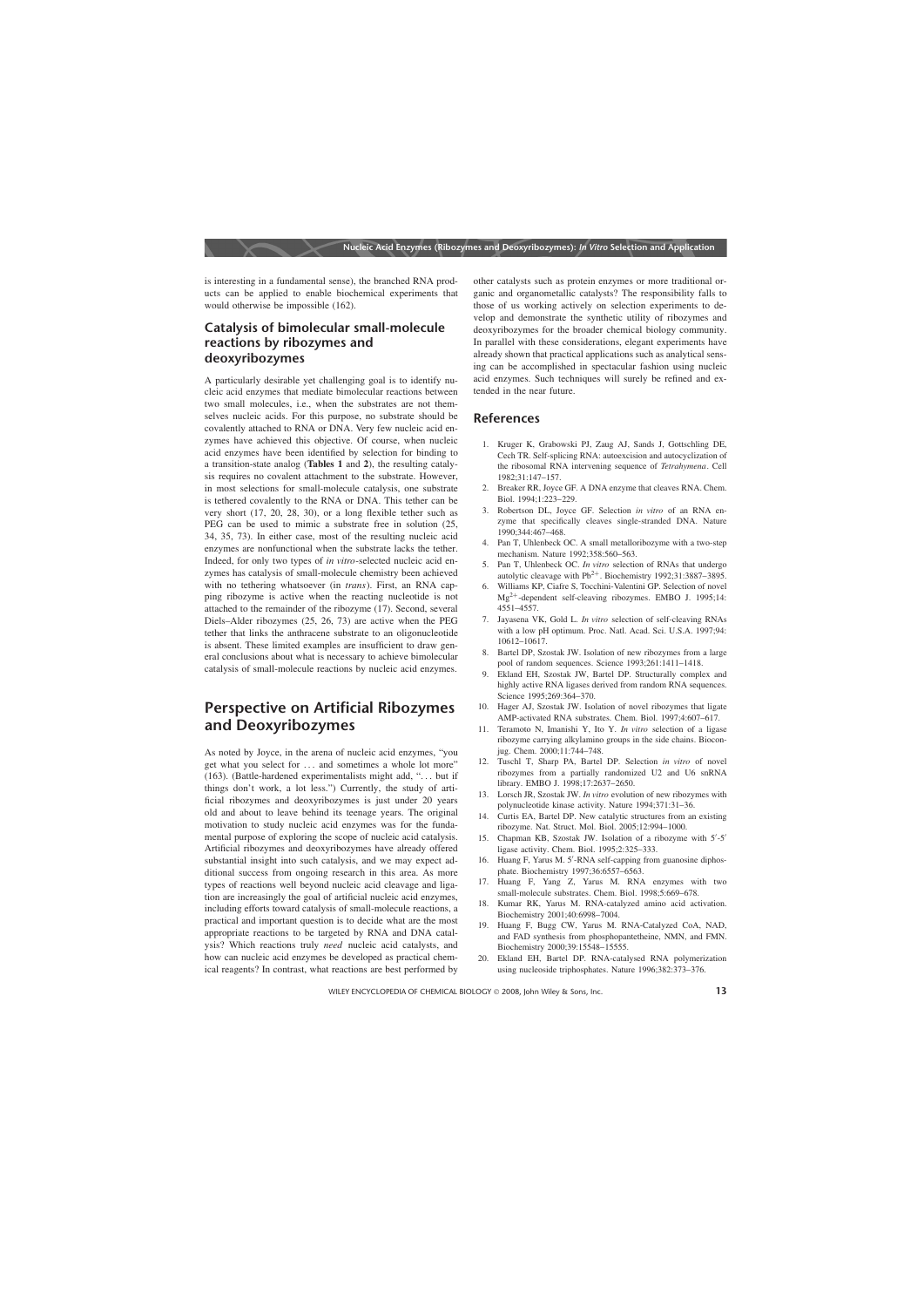- 21. Johnston WK, Unrau PJ, Lawrence MS, Glasner ME, Bartel DP. RNA-catalyzed RNA polymerization: accurate and general RNA-templated primer extension. Science 2001;292:1319–1325.
- 22. Baskerville S, Bartel DP. A ribozyme that ligates RNA to protein. Proc. Natl. Acad. Sci. U.S.A. 2002;99:9154–9159.
- 23. Tarasow TM, Tarasow SL, Eaton BE. RNA-catalysed carboncarbon bond formation. Nature 1997;389:54–57.
- 24. Tarasow TM, Kellogg E, Holley BL, Nieuwlandt D, Tarasow SL, Eaton BE. The effect of mutation on RNA Diels-Alderases. J. Am. Chem. Soc. 2004;126:11843–11851.
- 25. Seelig B, Jäschke A. A small catalytic RNA motif with Diels-Alderase activity. Chem. Biol. 1999;6:167–176.
- 26. Seelig B, Keiper S, Stuhlmann F, Jäschke A. Enantioselective ribozyme catalysis of a bimolecular cycloaddition reaction. Angew. Chem. Int. Ed. 2000;39:4576–4579.
- 27. Fusz S, Eisenfuhr A, Srivatsan SG, Heckel A, Famulok M. A ribozyme for the aldol reaction. Chem. Biol. 2005;12:941–950.
- 28. Tsukiji S, Pattnaik SB, Suga H. An alcohol dehydrogenase ribozyme. Nat. Struct. Biol. 2003;10:713–717.
- 29. Tsukiji S, Pattnaik SB, Suga H. Reduction of an aldehyde by a NADH/ $Zn^{2+}$ -dependent redox active ribozyme. J. Am. Chem. Soc. 2004;126:5044–5045.
- 30. Unrau PJ, Bartel DP. RNA-catalysed nucleotide synthesis. Nature 1998;395:260–263.
- 31. Chapple KE, Bartel DP, Unrau PJ. Combinatorial minimization and secondary structure determination of a nucleotide synthase ribozyme. RNA 2003;9:1208–1220.
- 32. Lau MW, Cadieux KE, Unrau PJ. Isolation of fast purine nucleotide synthase ribozymes. J. Am. Chem. Soc. 2004;126: 15686–15693.
- 33. Wilson C, Szostak JW. *In vitro* evolution of a self-alkylating ribozyme. Nature 1995;374:777–782.
- 34. Wiegand TW, Janssen RC, Eaton BE. Selection of RNA amide synthases. Chem. Biol. 1997;4:675–683.
- 35. Nieuwlandt D, West M, Cheng X, Kirshenheuter G, Eaton BE. The first example of an RNA urea synthase: selection through the enzyme active site of human neutrophile elastase. ChemBioChem 2003;4:651–654.
- 36. Zhang B, Cech TR. Peptide bond formation by *in vitro* selected ribozymes. Nature 1997;390:96–100.
- 37. Illangasekare M, Yarus M. A tiny RNA that catalyzes both aminoacyl-RNA and peptidyl-RNA synthesis. RNA 1999;5: 1482–1489.
- 38. Lohse PA, Szostak JW. Ribozyme-catalysed amino-acid transfer reactions. Nature 1996;381:442–444.
- 39. Suga H, Lohse PA, Szostak JW. Structural and kinetic characterization of an acyl transferase ribozyme. J. Am. Chem. Soc. 1998;120:1151–1156.
- 40. Jenne A, Famulok M. A novel ribozyme with ester transferase activity. Chem. Biol. 1998;5:23–34.
- 41. Illangasekare M, Sanchez G, Nickles T, Yarus M. Aminoacyl-RNA synthesis catalyzed by an RNA. Science 1995;267:643–647.
- 42. Lee N, Bessho Y, Wei K, Szostak JW, Suga H. Ribozymecatalyzed tRNA aminoacylation. Nat. Struct. Biol. 2000;7:28–33.
- 43. Saito H, Kourouklis D, Suga H. An *in vitro* evolved precursor tRNA with aminoacylation activity. EMBO J. 2001;20:1797– 1806.
- 44. Illangasekare M, Yarus M. Specific, rapid synthesis of Phe-RNA by RNA. Proc. Natl. Acad. Sci. U.S.A. 1999;96:5470–5475.
- 45. Chun, SM, Jeong SJ, Kim JM, Chong BO, Park YK, Park H, Yu J. Cholesterol esterase activity by *in vitro* selection of RNA against a phosphate transition-state analogue. J. Am. Chem. Soc. 1999;121:10844–10845.
- 46. Wecker M, Smith D, Gold L. *In vitro* selection of a novel catalytic RNA: characterization of a sulfur alkylation reaction and interaction with a small peptide. RNA 1996;2:982–994.
- 47. Sengle G, Eisenführ A, Arora PS, Nowick JS, Famulok M. Novel RNA catalysts for the Michael reaction. Chem. Biol. 2001;8:459–473.
- 48. Conn MM, Prudent JR, Schultz PG. Porphyrin metalation catalyzed by a small RNA molecule. J. Am. Chem. Soc. 1996;118: 7012–7013.
- 49. Gugliotti LA, Feldheim DL, Eaton BE. RNA-mediated metalmetal bond formation in the synthesis of hexagonal palladium nanoparticles. Science 2004;304:850–852.
- 50. Gugliotti LA, Feldheim DL, Eaton BE. RNA-mediated control of metal nanoparticle shape. J. Am. Chem. Soc. 2005;127:17814– 17818.
- 51. Prudent JR, Uno T, Schultz PG. Expanding the scope of RNA catalysis. Science 1994;264:1924–1927.
- 52. Suga H, Cowan JA, Szostak JW. Unusual metal ion catalysis in an acyl-transferase ribozyme. Biochemistry 1998;37:10118– 10125.
- 53. Morris KN, Tarasow TM, Julin CM, Simons SL, Hilvert D, Gold L. Enrichment for RNA molecules that bind a Diels-Alder transition state analog. Proc. Natl. Acad. Sci. U.S.A. 1994;91: 13028–13032.
- 54. Legiewicz M, Lozupone C, Knight R, Yarus M. Size, constant sequences, and optimal selection. RNA 2005;11:1701–1709.
- 55. Sabeti PC, Unrau PJ, Bartel DP. Accessing rare activities from random RNA sequences: the importance of the length of molecules in the starting pool. Chem. Biol. 1997;4:767–774.
- 56. Coleman TM, Huang F. RNA-catalyzed thioester synthesis. Chem. Biol. 2002;9:1227–1236.
- 57. Tinoco I, Jr, Bustamante C. How RNA folds. J. Mol. Biol. 1999;293:271–281.
- 58. Carothers JM, Oestreich SC, Davis JH, Szostak JW. Informational complexity and functional activity of RNA structures. J. Am. Chem. Soc. 2004;126:5130–5137.
- 59. Milligan JF, Groebe DR, Witherell GW, Uhlenbeck OC. Oligoribonucleotide synthesis using T7 RNA polymerase and synthetic DNA templates. Nucleic Acids Res. 1987;15:8783–8798.
- 60. Zuker M. Mfold web server for nucleic acid folding and hybridization prediction. Nucleic Acids Res. 2003;31:3406–3415.
- 61. Uhlenbeck OC. Less isn't always more. RNA 2003;9:1415–1417.
- 62. Wang QS, Unrau PJ. Ribozyme motif structure mapped using random recombination and selection. RNA 2005;11:404–411.
- 63. Cadwell RC, Joyce GF. Mutagenic PCR. PCR Methods Appl. 1994;3:S136–S140.
- 64. Kore AR, Vaish NK, Morris JA, Eckstein F. *In vitro* evolution of the hammerhead ribozyme to a purine-specific ribozyme using mutagenic PCR with two nucleotide analogues. J. Mol. Biol. 2000;301:1113–1121.
- 65. Flynn-Charlebois A, Prior TK, Hoadley KA, Silverman SK. *In vitro* evolution of an RNA-cleaving DNA enzyme into an RNA ligase switches the selectivity from  $3'-5'$  to  $2'-5'$ . J. Am. Chem. Soc. 2003;125:5346–5350.
- 66. Knight R, Yarus M. Analyzing partially randomized nucleic acid pools: straight dope on doping. Nucleic Acids Res. 2003;31(6): e30.
- 67. Mills DR, Peterson RL, Spiegelman S. An extracellular Darwinian experiment with a self-duplicating nucleic acid molecule. Proc. Natl. Acad. Sci. U.S.A. 1967;58:217–224.
- 68. Wright MC, Joyce GF. Continuous *in vitro* evolution of catalytic function. Science 1997;276:614–617.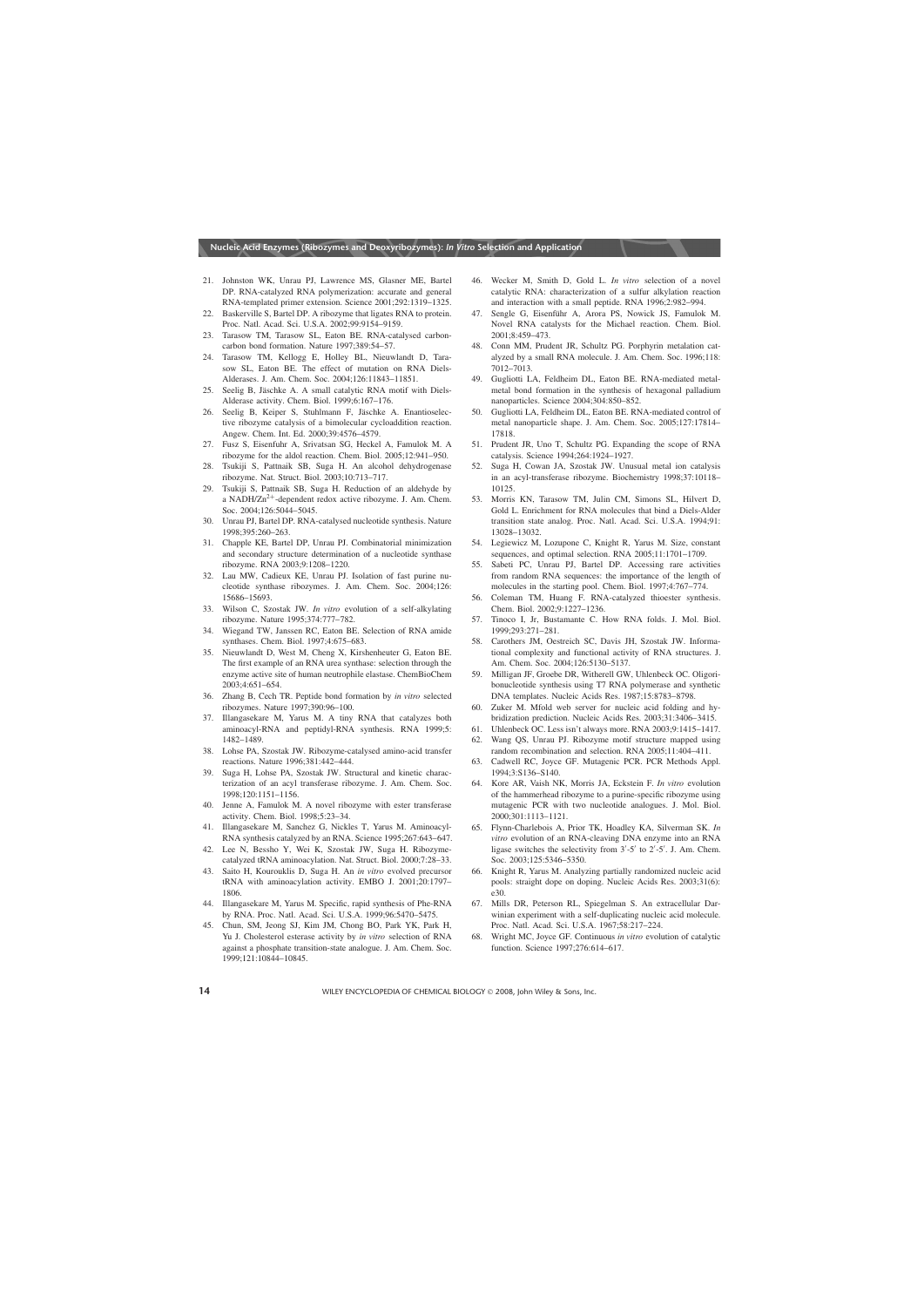- 69. Ordoukhanian P, Joyce GF. A molecular description of the evolution of resistance. Chem. Biol. 1999;6:881–889.
- 70. Johns GC, Joyce GF. The promise and peril of continuous *in vitro* evolution. J. Mol. Evol. 2005;61:253–263.
- 71. Tawfik DS, Griffiths AD. Man-made cell-like compartments for molecular evolution. Nat. Biotechnol. 1998;16:652–656.
- 72. Miller OJ, Bernath K, Agresti JJ, Amitai G, Kelly BT, Mastrobattista E, Taly V, Magdassi S, Tawfik DS, Griffiths AD. Directed evolution by *in vitro* compartmentalization. Nat. Methods 2006;3:561–570.
- 73. Agresti JJ, Kelly BT, Jaschke A, Griffiths AD. Selection of ribozymes that catalyse multiple-turnover Diels-Alder cycloadditions by using *in vitro* compartmentalization. Proc. Natl. Acad. Sci. U.S.A. 2005;102:16170–16175.
- 74. Levy M, Griswold KE, Ellington AD. Direct selection of trans-acting ligase ribozymes by *in vitro* compartmentalization. RNA 2005;11:1555–1562.
- 75. Gesteland RF, Cech TR, Atkins JF. The RNA World. 1999. Cold Spring Harbor Laboratory Press, Cold Spring Harbor, NY.
- 76. Jadhav VR, Yarus M. Coenzymes as coribozymes. Biochimie 2002;84:877–888.
- 77. Kim DE, Joyce GF. Cross-catalytic replication of an RNA ligase ribozyme. Chem. Biol. 2004;11:1505–1512.
- 78. Unrau PJ, Bartel DP. An oxocarbenium-ion intermediate of a ribozyme reaction indicated by kinetic isotope effects. Proc. Natl. Acad. Sci. U.S.A. 2003;100:15393–15397.
- 79. Sievers A, Beringer M, Rodnina MV, Wolfenden R. The ribosome as an entropy trap. Proc. Natl. Acad. Sci. U.S.A. 2004;101:7897–7901.
- 80. Weinger JS, Parnell KM, Dorner S, Green R, Strobel SA. Substrate-assisted catalysis of peptide bond formation by the ribosome. Nat. Struct. Mol. Biol. 2004;11:1101–1106.
- 81. Bieling P, Beringer M, Adio S, Rodnina MV. Peptide bond formation does not involve acid-base catalysis by ribosomal residues. Nat. Struct. Mol. Biol. 2006;13:423–428.
- 82. Wedekind JE, McKay DB. Crystal structure of a lead-dependent ribozyme revealing metal binding sites relevant to catalysis. Nat. Struct. Biol. 1999;6:261–268.
- 83. Wedekind JE, McKay DB. Crystal structure of the leadzyme at  $1.8$  Å resolution: metal ion binding and the implications for catalytic mechanism and allo site ion regulation. Biochemistry 2003;42:9554–9563.
- 84. Legault P, Hoogstraten CG, Metlitzky E, Pardi A. Order, dynamics and metal-binding in the lead-dependent ribozyme. J. Mol. Biol. 1998;284:325–335.
- 85. Hoogstraten CG, Legault P, Pardi A. NMR solution structure of the lead-dependent ribozyme: evidence for dynamics in RNA catalysis. J. Mol. Biol. 1998;284:337–350.
- 86. Serganov A, Keiper S, Malinina L, Tereshko V, Skripkin E, Höbartner C, Polonskaia A, Phan AT, Wombacher R, Micura R, Dauter Z, Jäschke A, Patel DJ. Structural basis for Diels-Alder ribozyme-catalyzed carbon-carbon bond formation. Nat. Struct. Mol. Biol. 2005;12:218–224.
- 87. Schultes EA, Bartel DP. One sequence, two ribozymes: implications for the emergence of new ribozyme folds. Science 2000;289:448–452.
- 88. Pieken WA, Olsen DB, Benseler F, Aurup H, Eckstein F. Kinetic characterization of ribonuclease-resistant 2 -modified hammerhead ribozymes. Science 1991;253:314–317.
- 89. Rogers J, Joyce GF. A ribozyme that lacks cytidine. Nature 1999;402:323–325.
- Rogers J, Joyce GF. The effect of cytidine on the structure and function of an RNA ligase ribozyme. RNA 2001;7:395–404.
- 91. Reader JS, Joyce GF. A ribozyme composed of only two different nucleotides. Nature 2002;420:841–844.
- 92. Hirao I. Placing extra components into RNA by specific transcription using unnatural base pair systems. BioTechniques 2006;40:711–717.
- 93. Cech TR. The chemistry of self-splicing RNA and RNA enzymes. Science 1987;236:1532–1539.
- 94. Silverman SK. *In vitro* selection, characterization, and application of deoxyribozymes that cleave RNA. Nucleic Acids Res. 2005;33:6151–6163.
- 95. Das SR, Piccirilli JA. General acid catalysis by the hepatitis delta virus ribozyme. Nat. Chem. Biol. 2005;1:45–52.
- 96. Hermann T, Patel DJ. Adaptive recognition by nucleic acid aptamers. Science 2000;287:820–825.
- 97. Santoro SW, Joyce GF. A general purpose RNA-cleaving DNA enzyme. Proc. Natl. Acad. Sci. U.S.A. 1997;94:4262–4266.
- 98. Breaker RR, Joyce GF. A DNA enzyme with  $Mg^{2+}$ -dependent RNA phosphoesterase activity. Chem. Biol. 1995;2:655–660.
- 99. Geyer CR, Sen D. Evidence for the metal-cofactor independence of an RNA phosphodiester-cleaving DNA enzyme. Chem. Biol. 1997;4:579–593.
- 100. Santoro SW, Joyce GF, Sakthivel K, Gramatikova S, Barbas CF III. RNA cleavage by a DNA enzyme with extended chemical functionality. J. Am. Chem. Soc. 2000;122:2433–2439.
- 101. Perrin DM, Garestier T, Hélène C. Bridging the gap between proteins and nucleic acids: a metal-independent RNAseA mimic with two protein-like functionalities. J. Am. Chem. Soc. 2001;123:1556–1563.
- 102. Sidorov AV, Grasby JA, Williams DM. Sequence-specific cleavage of RNA in the absence of divalent metal ions by a DNAzyme incorporating imidazolyl and amino functionalities. Nucleic Acids Res. 2004;32:1591–1601.
- 103. Flynn-Charlebois A, Wang Y, Prior TK, Rashid I, Hoadley KA, Coppins RL, Wolf AC, Silverman SK. Deoxyribozymes with 2 -5 RNA Ligase Activity. J. Am. Chem. Soc. 2003;125:2444– 2454.
- 104. Hoadley KA, Purtha WE, Wolf AC, Flynn-Charlebois A, Silverman SK.  $\text{Zn}^{2+}$ -dependent deoxyribozymes that form natural and unnatural RNA linkages. Biochemistry 2005;44:9217–9231.
- 105. Purtha WE, Coppins RL, Smalley MK, Silverman SK. General deoxyribozyme-catalyzed synthesis of native  $3'-5'$  RNA linkages. J. Am. Chem. Soc. 2005;127:13124–13125.
- 106. Wang Y, Silverman SK. Deoxyribozymes that synthesize branched and lariat RNA. J. Am. Chem. Soc. 2003;125:6880–6881.
- 107. Wang Y, Silverman SK. Characterization of deoxyribozymes that synthesize branched RNA. Biochemistry 2003;42:15252–15263. 108. Coppins RL, Silverman SK. A DNA enzyme that mimics the first
- step of RNA splicing. Nat. Struct. Mol. Biol. 2004;11:270–274.
- 109. Coppins RL, Silverman SK. A deoxyribozyme that forms a three-helix-junction complex with its RNA substrates and has general RNA branch-forming activity. J. Am. Chem. Soc. 2005; 127:2900–2907.
- 110. Pratico ED, Wang Y, Silverman SK. A deoxyribozyme that synthesizes 2 ,5 -branched RNA with any branch-site nucleotide. Nucleic Acids Res. 2005;33:3503–3512.
- 111. Wang Y, Silverman SK. Efficient one-step synthesis of biologically related lariat RNAs by a deoxyribozyme. Angew. Chem. Int. Ed. 2005;44:5863–5866.
- 112. Wang W, Billen LP, Li Y. Sequence diversity, metal specificity, and catalytic proficiency of metal-dependent phosphorylating DNA enzymes. Chem. Biol. 2002;9:507–517.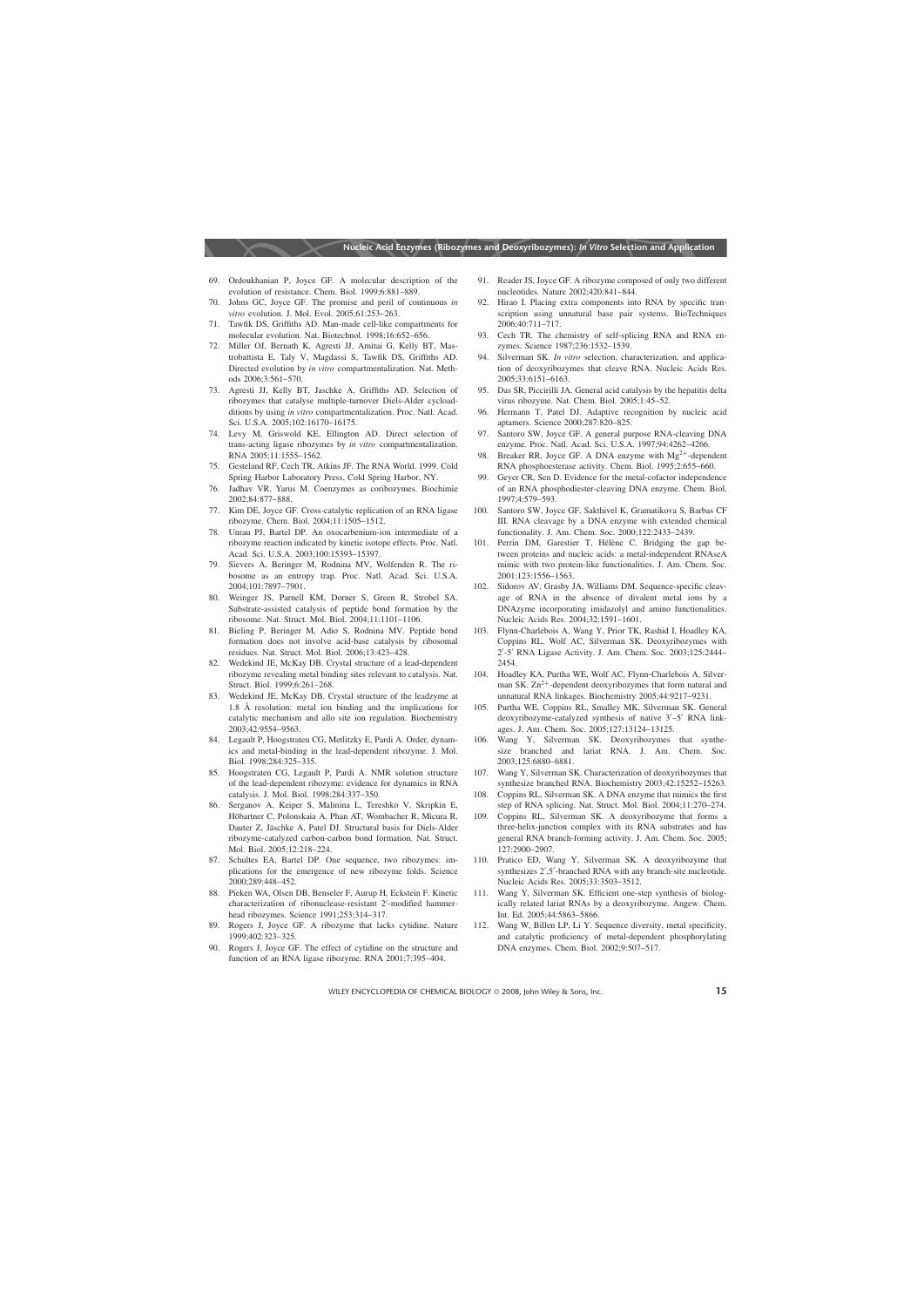- 113. Li Y, Liu Y, Breaker RR. Capping DNA with DNA. Biochemistry 2000;39:3106–3114.
- 114. Cuenoud B, Szostak JW. A DNA metalloenzyme with DNA ligase activity. Nature 1995;375:611–614.
- 115. Sreedhara A, Li Y, Breaker RR. Ligating DNA with DNA. J. Am. Chem. Soc. 2004;126:3454–3460.
- 116. Carmi N, Shultz LA, Breaker RR. *In vitro* selection of selfcleaving DNAs. Chem. Biol. 1996;3:1039–1046.
- 117. Carmi N, Balkhi SR, Breaker RR. Cleaving DNA with DNA. Proc. Natl. Acad. Sci. U.S.A. 1998;95:2233–2237.
- 118. Sheppard TL, Ordoukhanian P, Joyce GF. A DNA enzyme with *N* -glycosylase activity. Proc. Natl. Acad. Sci. U.S.A. 2000;97:7802–7807.
- 119. Chinnapen DJ, Sen D. A deoxyribozyme that harnesses light to repair thymine dimers in DNA. Proc. Natl. Acad. Sci. U.S.A. 2004;101:65–69.
- 120. Burmeister J, von Kiedrowski G, Ellington AD. Cofactor-assisted self-cleavage in DNA libraries with a 3'-5' phosphoramidate bond. Angew. Chem. Int. Ed. Engl. 1997;36:1321–1324.
- 121. Li Y, Sen D. A catalytic DNA for porphyrin metallation. Nat. Struct. Biol. 1996;3:743–747.
- 122. Li Y, Sen D. Toward an efficient DNAzyme. Biochemistry 1997;36:5589–5599.
- 123. Roth A, Breaker RR. An amino acid as a cofactor for a catalytic polynucleotide. Proc. Natl. Acad. Sci. U.S.A. 1998;95:6027– 6031.
- 124. Nowakowski J, Shim PJ, Prasad GS, Stout CD, Joyce GF. Crystal structure of an 82-nucleotide RNA-DNA complex formed by the 10-23 DNA enzyme. Nat. Struct. Biol. 1999;6:151–156.
- 125. Lin CH, Patel DJ. Structural basis of DNA folding and recognition in an AMP-DNA aptamer complex: distinct architectures but common recognition motifs for DNA and RNA aptamers complexed to AMP. Chem. Biol. 1997;4:817–832.
- 126. Thum O, Jager S, Famulok M. Functionalized DNA: a new replicable biopolymer. Angew. Chem. Int. Ed. 2001;40:3990–3993.
- 127. Liu Y, Sen D. Light-regulated catalysis by an RNA-cleaving deoxyribozyme. J. Mol. Biol. 2004;341:887–892.
- 128. Keiper S, Vyle JS. Reversible photocontrol of deoxyribozymecatalyzed RNA cleavage under multiple-turnover conditions. Angew. Chem. Int. Ed. 2006;45:3306–3309.
- 129. Travascio P, Bennet AJ, Wang DY, Sen D. A ribozyme and a catalytic DNA with peroxidase activity: active sites versus cofactor-binding sites. Chem. Biol. 1999;6:779–787.
- 130. Paul N, Springsteen G, Joyce GF. Conversion of a ribozyme to a deoxyribozyme through *in vitro* evolution. Chem. Biol. 2006;13:329–338.
- 131. Williams KP, Bartel DP. PCR product with strands of unequal length. Nucleic Acids Res. 1995;23:4220–4221.
- 132. Tang X, Morris SL, Langone JJ, Bockstahler LE. Simple and effective method for generating single-stranded DNA targets and probes. BioTechniques 2006;40:759–763.
- 133. Bock LC, Griffin LC, Latham JA, Vermaas EH, Toole JJ. Selection of single-stranded DNA molecules that bind and inhibit human thrombin. Nature 1992;355:564–566.
- 134. Kuo TC. Streamlined method for purifying single-stranded DNA from PCR products for frequent or high-throughput needs. BioTechniques 2005;38:700–702.
- 135. Tuerk C, Gold L. Systematic evolution of ligands by exponential enrichment: RNA ligands to bacteriophage T4 DNA polymerase. Science 1990;249:505–510.
- 136. Ellington AD, Szostak JW. *In vitro* selection of RNA molecules that bind specific ligands. Nature 1990;346:818–822.
- 137. Tang J, Breaker RR. Rational design of allosteric ribozymes. Chem. Biol. 1997;4:453–459.
- 138. Araki M, Okuno Y, Hara Y, Sugiura Y. Allosteric regulation of a ribozyme activity through ligand-induced conformational change. Nucleic Acids Res. 1998;26:3379–3384.
- 139. Soukup GA, Breaker RR. Design of allosteric hammerhead ribozymes activated by ligand-induced structure stabilization. Structure 1999;7:783–791.
- 140. Hartig JS, Famulok M. Reporter ribozymes for real-time analysis of domain-specific interactions in biomolecules: HIV-1 reverse transcriptase and the primer-template complex. Angew. Chem. Int. Ed. 2002;41:4263–4266.
- 141. Hartig JS, Najafi-Shoushtari SH, Grune I, Yan A, Ellington AD, Famulok M. Protein-dependent ribozymes report molecular interactions in real time. Nature Biotechnol. 2002;20:717–722.
- 142. Jose AM, Soukup GA, Breaker RR. Cooperative binding of effectors by an allosteric ribozyme. Nucleic Acids Res. 2001;29:1631– 1637.
- 143. Robertson MP, Ellington AD. *In vitro* selection of an allosteric ribozyme that transduces analytes to amplicons. Nature Biotechnol. 1999;17:62–66.
- 144. Wang, DY, Lai BH, Feldman AR, Sen D. A general approach for the use of oligonucleotide effectors to regulate the catalysis of RNA-cleaving ribozymes and DNAzymes. Nucleic Acids Res. 2002;30:1735–1742.
- 145. Burke DH, Ozerova ND, Nilsen-Hamilton M. Allosteric hammerhead ribozyme TRAPs. Biochemistry 2002;41:6588–6594.
- 146. Mandal M, Breaker RR. Gene regulation by riboswitches. Nat. Rev. Mol. Cell Biol. 2004;5:451–463.
- 147. Mei SH, Liu Z, Brennan JD, Li Y. An efficient RNA-cleaving DNA enzyme that synchronizes catalysis with fluorescence signaling. J. Am. Chem. Soc. 2003;125:412–420.
- 148. Levy M, Ellington AD. ATP-dependent allosteric DNA enzymes. Chem. Biol. 2002;9:417–426.
- 149. Wang DY, Lai BH, Sen D. A general strategy for effector-mediated control of RNA-cleaving ribozymes and DNA enzymes. J. Mol. Biol. 2002;318:33–43.
- 150. Achenbach JC, Nutiu R, Li Y. Structure-switching allosteric deoxyribozymes. Anal. Chim. Acta 2005;534:41–51.
- 151. Liu J, Lu Y. A colorimetric lead biosensor using DNAzymedirected assembly of gold nanoparticles. J. Am. Chem. Soc. 2003;125:6642–6643.
- 152. Liu J, Lu Y. Improving fluorescent DNAzyme biosensors by combining inter- and intramolecular quenchers. Anal. Chem. 2003;75:6666–6672.
- 153. Liu J, Lu Y. Adenosine-dependent assembly of aptazymefunctionalized gold nanoparticles and its application as a colorimetric biosensor. Anal. Chem. 2004;76:1627–1632.
- 154. Liu J, Lu Y. Fast colorimetric sensing of adenosine and cocaine based on a general sensor design involving aptamers and nanoparticles. Angew. Chem. Int. Ed. 2006;45:90–94.
- 155. Liu Z, Mei SH, Brennan JD, Li Y. Assemblage of signaling DNA enzymes with intriguing metal-ion specificities and pH dependences. J. Am. Chem. Soc. 2003;125:7539–7545.
- 156. Seetharaman S, Zivarts M, Sudarsan N, Breaker RR. Immobilized RNA switches for the analysis of complex chemical and biological mixtures. Nature Biotechnol. 2001;19:336–341.
- 157. Hesselberth JR, Robertson MP, Knudsen SM, Ellington AD. Simultaneous detection of diverse analytes with an aptazyme ligase array. Anal. Biochem. 2003;312:106–112.
- 158. Cruz RPG, Withers JB, Li Y. Dinucleotide junction cleavage versatility of 8-17 deoxyribozyme. Chem. Biol. 2004;11: 57–67.